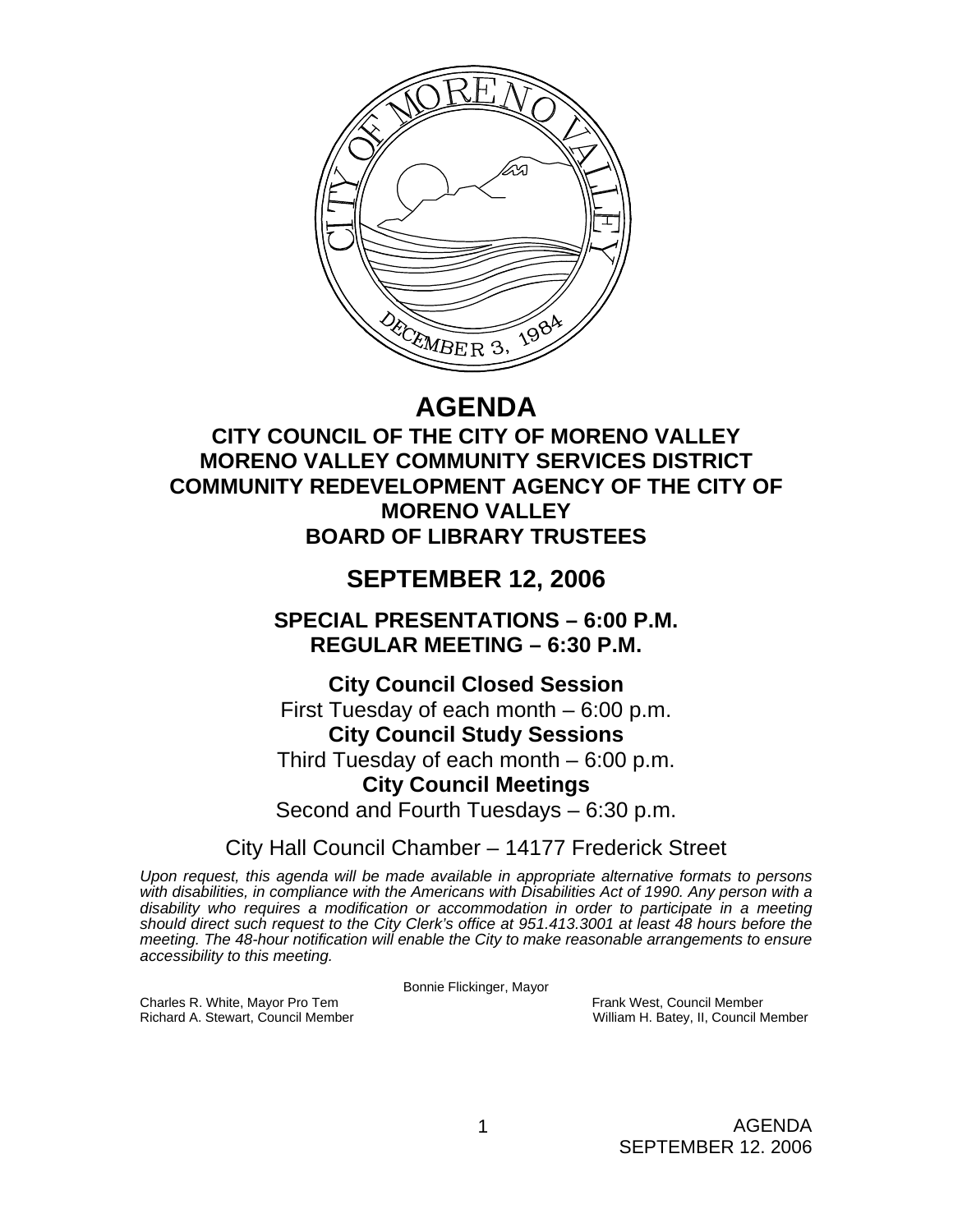### **AGENDA CITY COUNCIL OF THE CITY OF MORENO VALLEY SEPTEMBER 12, 2006**

# **CALL TO ORDER**

# SPECIAL PRESENTATIONS - 6:00 p.m.

- 1. Proclamation Recognizing Constitution Week September 17-23, 2006
- 2. Certificate of Excellence for Investment Policy Award being presented to the Finance Department by the Association of Public Treasurers of the United States and Canada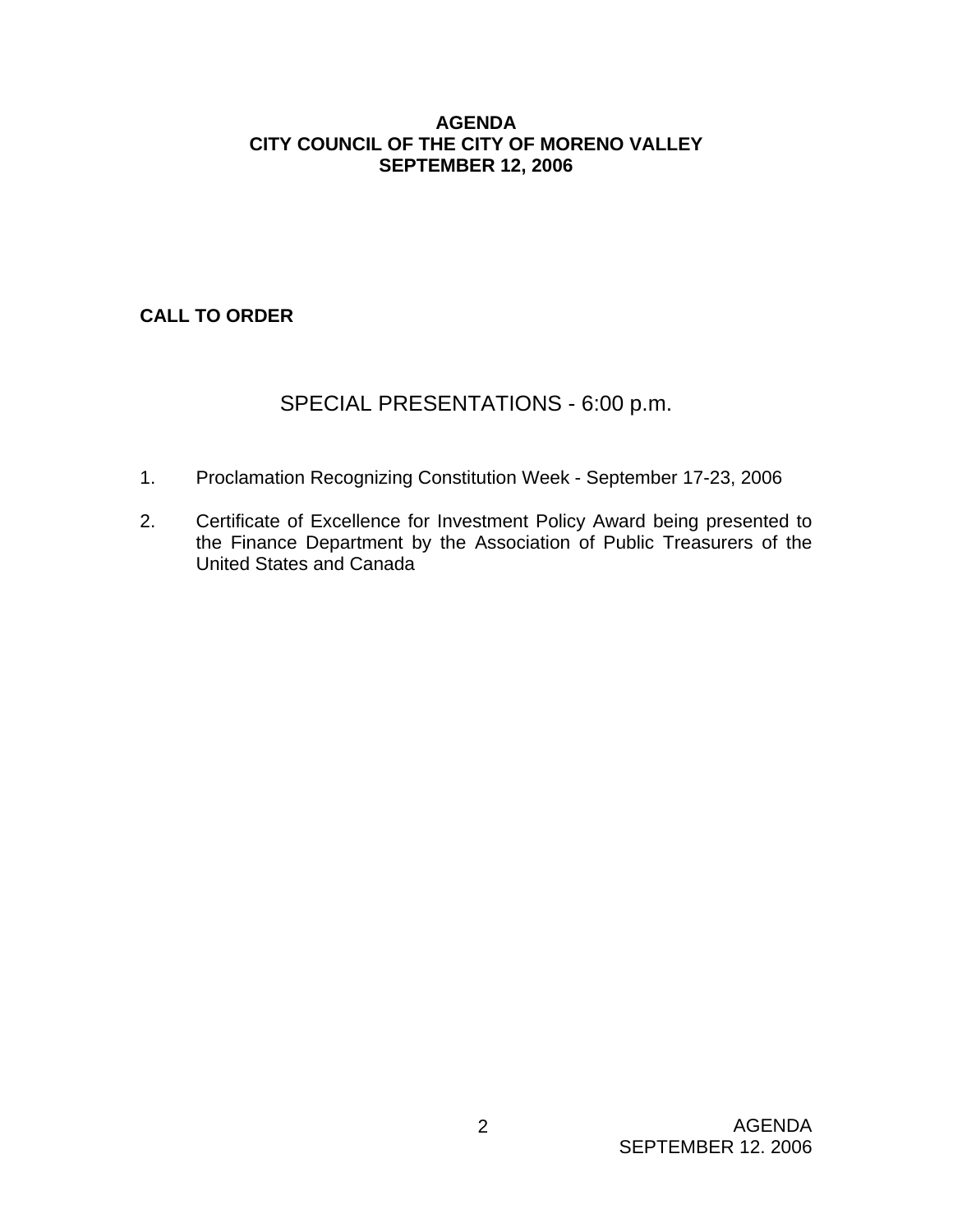#### **AGENDA JOINT MEETING OF THE CITY COUNCIL OF THE CITY OF MORENO VALLEY MORENO VALLEY COMMUNITY SERVICES DISTRICT COMMUNITY REDEVELOPMENT AGENCY OF THE CITY OF MORENO VALLEY AND THE BOARD OF LIBRARY TRUSTEES**

### **REGULAR MEETING - 6:30 P.M. SEPTEMBER 12, 2006**

**CALL TO ORDER** (Joint Meeting of the City Council of the City of Moreno Valley, Moreno Valley Community Services District, Community Redevelopment Agency of the City of Moreno Valley and the Board of Library Trustees - actions taken at the Joint Meeting are those of the Agency indicated on each Agenda item)

### **PLEDGE OF ALLEGIANCE**

**INVOCATION** – Pastor O.J. Philpot, Christ Community Church

## **ROLL CALL**

## **INTRODUCTIONS**

PUBLIC COMMENTS **ON MATTERS ON THE AGENDA** WILL BE TAKEN UP AS THE ITEM IS CALLED FOR BUSINESS, BETWEEN STAFF'S REPORT AND CITY COUNCIL DELIBERATION (SPEAKER SLIPS MAY BE TURNED IN UNTIL THE ITEM IS CALLED FOR BUSINESS.) Those wishing to speak should submit a BLUE speaker slip to the Bailiff. There is a three-minute limit per person. All remarks and questions shall be addressed to the presiding officer or to the City Council and not to any individual Council member, staff member or other person.

PUBLIC COMMENTS **ON MATTERS NOT ON THE AGENDA** UNDER THE JURISDICTION OF THE CITY COUNCIL WILL BE HEARD PRIOR TO CITY COUNCIL REPORTS AND CLOSING COMMENTS. IN THE EVENT THAT THE AGENDA ITEM FOR SUCH PUBLIC COMMENTS HAS NOT BEEN CALLED BY 9:00 P.M., IT SHALL BE CALLED AS THE NEXT ITEM OF BUSINESS FOLLOWING THE CONCLUSION OF ANY ITEM BEING HEARD AT 9:00 P.M. Those wishing to speak should submit a BLUE speaker slip to the Bailiff. There is a three-minute limit per person. All remarks and questions shall be addressed to the presiding officer or to the City Council and not to any individual Council member, staff member or other person.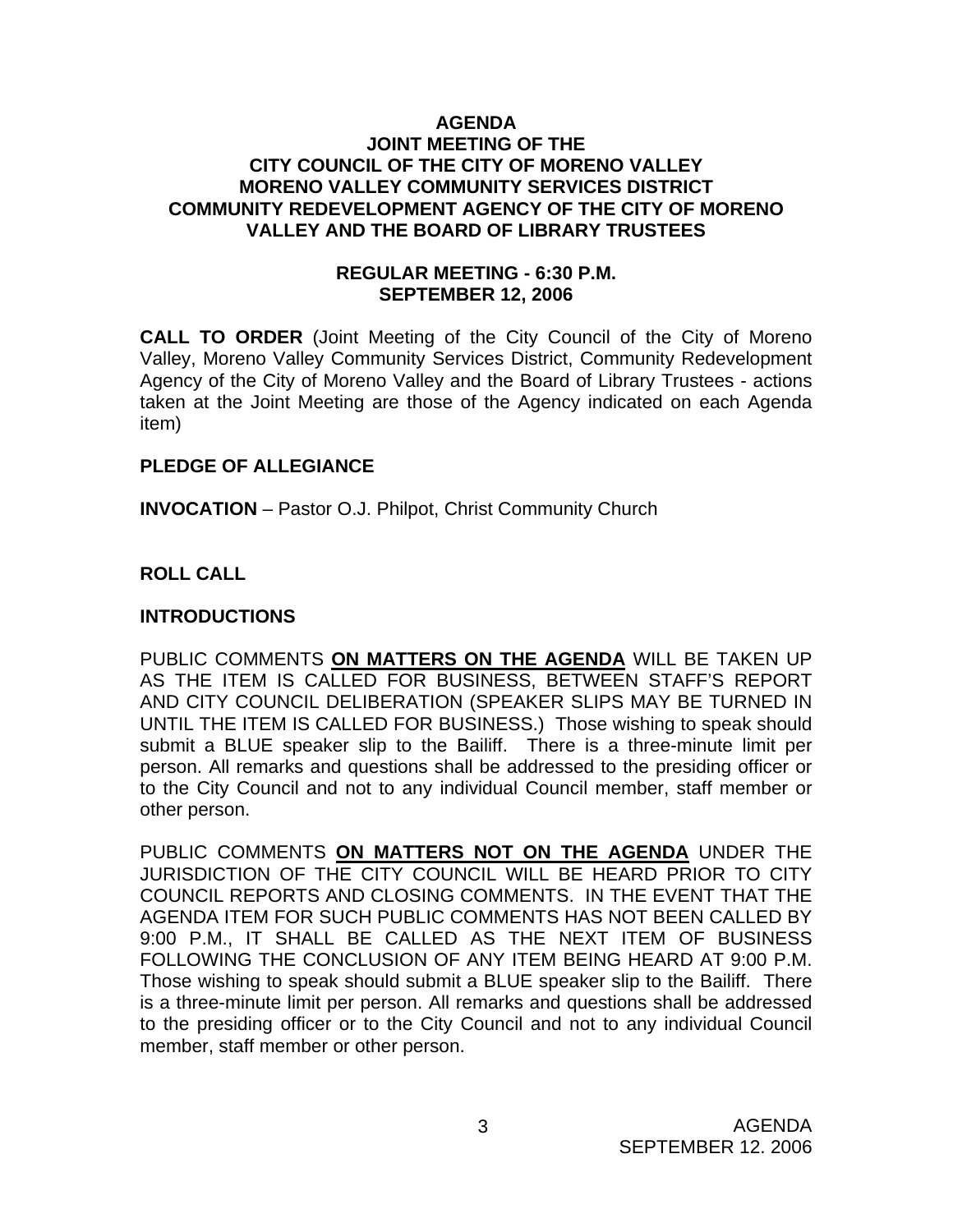### **JOINT CONSENT CALENDARS (SECTIONS A-D) OF THE CITY COUNCIL OF THE CITY OF MORENO VALLEY, MORENO VALLEY COMMUNITY SERVICES DISTRICT, COMMUNITY REDEVELOPMENT AGENCY OF THE CITY OF MORENO VALLEY, AND THE BOARD OF LIBRARY TRUSTEES**

All items listed under the Consent Calendars, Sections A, B, C, and D are considered to be routine and non-controversial, and may be enacted by one motion unless a member of the Council, Community Services District, Redevelopment Agency or the Board of Library Trustees requests that an item be removed for separate action. The motion to adopt the Consent Calendars is deemed to be a separate motion by each Agency and shall be so recorded by the City Clerk. Items withdrawn for report/discussion will be heard after public hearing items.

## **A. CONSENT CALENDAR** - **CITY COUNCIL**

- A1. ORDINANCES FIRST READING BY TITLE ONLY Recommendation: Waive reading of all Ordinance Introductions and read by title only.
- A2. MINUTES REGULAR MEETING OF AUGUST 22, 2006 (Report of: City Clerk's Department) Recommendation: Approve as submitted.
- A3. MINUTES ADJOURNED MEETING OF AUGUST 23, 2006 (Report of: City Clerk's Department) Recommendation: Approve as submitted.
- A4. MINUTES ADJOURNED MEETING OF AUGUST 29, 2006 (Report of: City Clerk's Department) Recommendation: Approve as submitted.
- A5. 2006 LEGISLATIVE UPDATE (Report of: Assistant City Manager) Recommendation: Receive and file the informational report.
- A6. APPROVAL OF QUARTERLY INVESTMENT REPORT QUARTER ENDED JUNE 30, 2006 (Report of: Finance Department) Recommendation: Approve and accept the quarterly investment report, in compliance with California Government Code Section 53646.
- A7. TRACT 31591 ACCEPT AGREEMENT AND BONDS FOR TRAFFIC SIGNAL IMPROVEMENTS, INTERSECTION OF EUCALYPTUS AVENUE AND MORRISON STREET,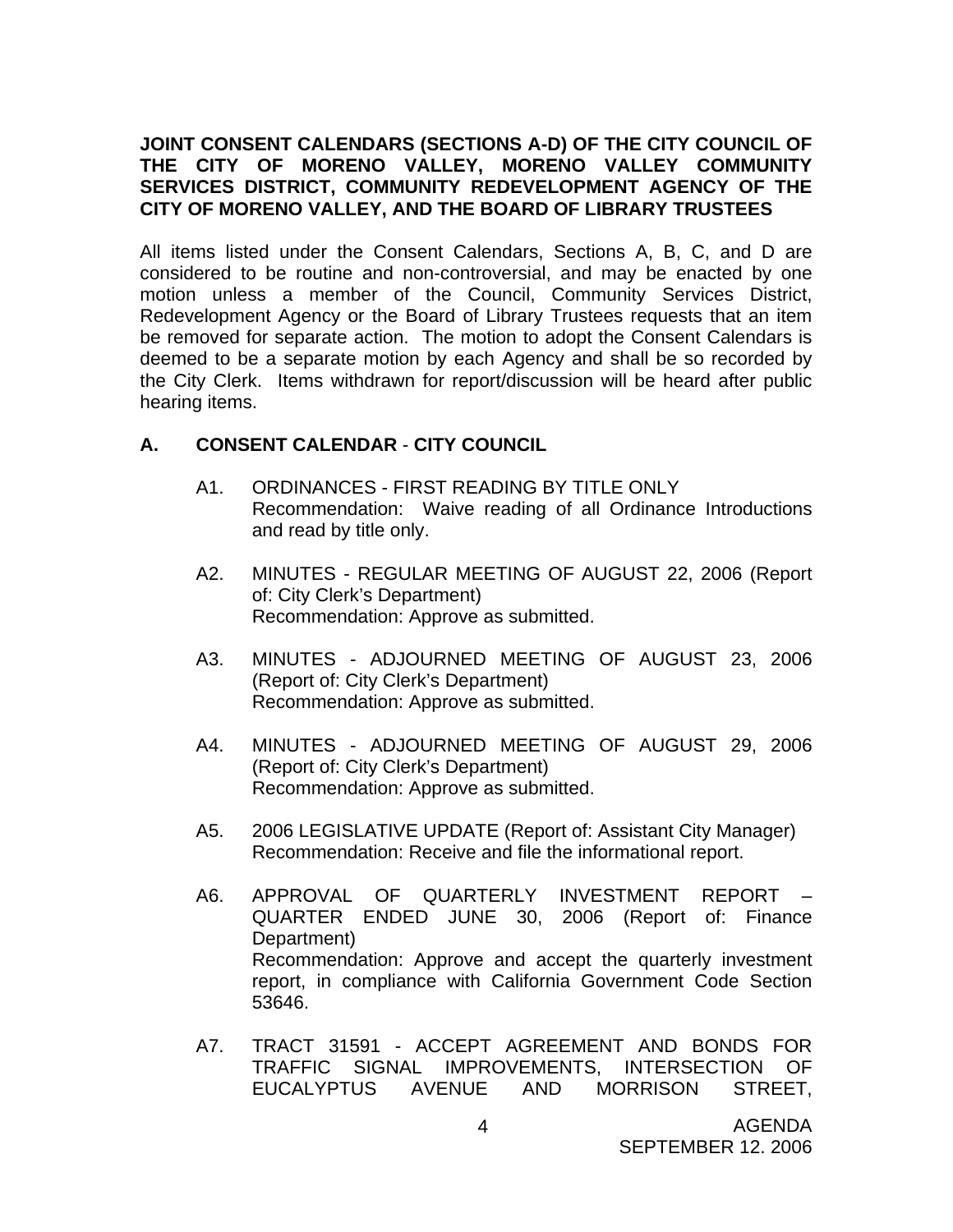SUBDIVIDER – MVGH 2004, LLC, IRVINE, CA (Report of: Public Works Department) Recommendation:

- 1. Accept the Agreement and Bonds for Traffic Signal Improvements;
- 2. Authorize the Mayor to execute the Agreement;
- 3. Direct the City Clerk to forward the signed Agreement to the County Recorder's office for recordation; and
- 4. Authorize the City Engineer to execute any future time extension amendments to the agreement, subject to City Attorney approval, if the required public improvements are not completed within said timeframe.
- A8. PA05-0042 ACCEPT IMPROVEMENT CREDIT AGREEMENT DEVELOPMENT IMPACT FEES FOR ARTERIAL STREETS, DAY STREET FRONTAGE SOUTH OF ALESSANDRO BOULEVARD AND NORTH OF GOLDENCREST DRIVE, DEVELOPER – CACTUS COMMERCE, LLC, GARDENA, CA (Report of: Public Works Department) Recommendation:
	- 1. Accept the Improvement Credit Agreement-Development Impact Fees for Arterial Streets (DIF Agreement) for PA05-0042;
	- 2. Authorize the Mayor to execute the Agreement; and
	- 3. Direct the City Clerk to forward the signed Agreement to the County Recorder's Office for recordation.
- A9. TRACT 29143-1 REDUCE FAITHFUL PERFORMANCE BOND AND ADOPT THE RESOLUTION AUTHORIZING ACCEPTANCE OF THE PUBLIC IMPROVEMENTS AS COMPLETE AND ACCEPTING THAT PORTION OF EUCALYPTUS AVENUE ALONG MAP FRONTAGE, ACACIA AVENUE, ARBOR PARK LANE, REDWOOD LANE, AND SUMMER HOLLY AVENUE INTO THE CITY'S MAINTAINED STREET SYSTEM, DEVELOPER – WESTERN PACIFIC HOUSING, IRVINE, CA (Report of: Public Works Department) Recommendation:
	- 1. Adopt Resolution No. 2006-93 authorizing the acceptance of the public improvements for Tract 29143-1 as complete and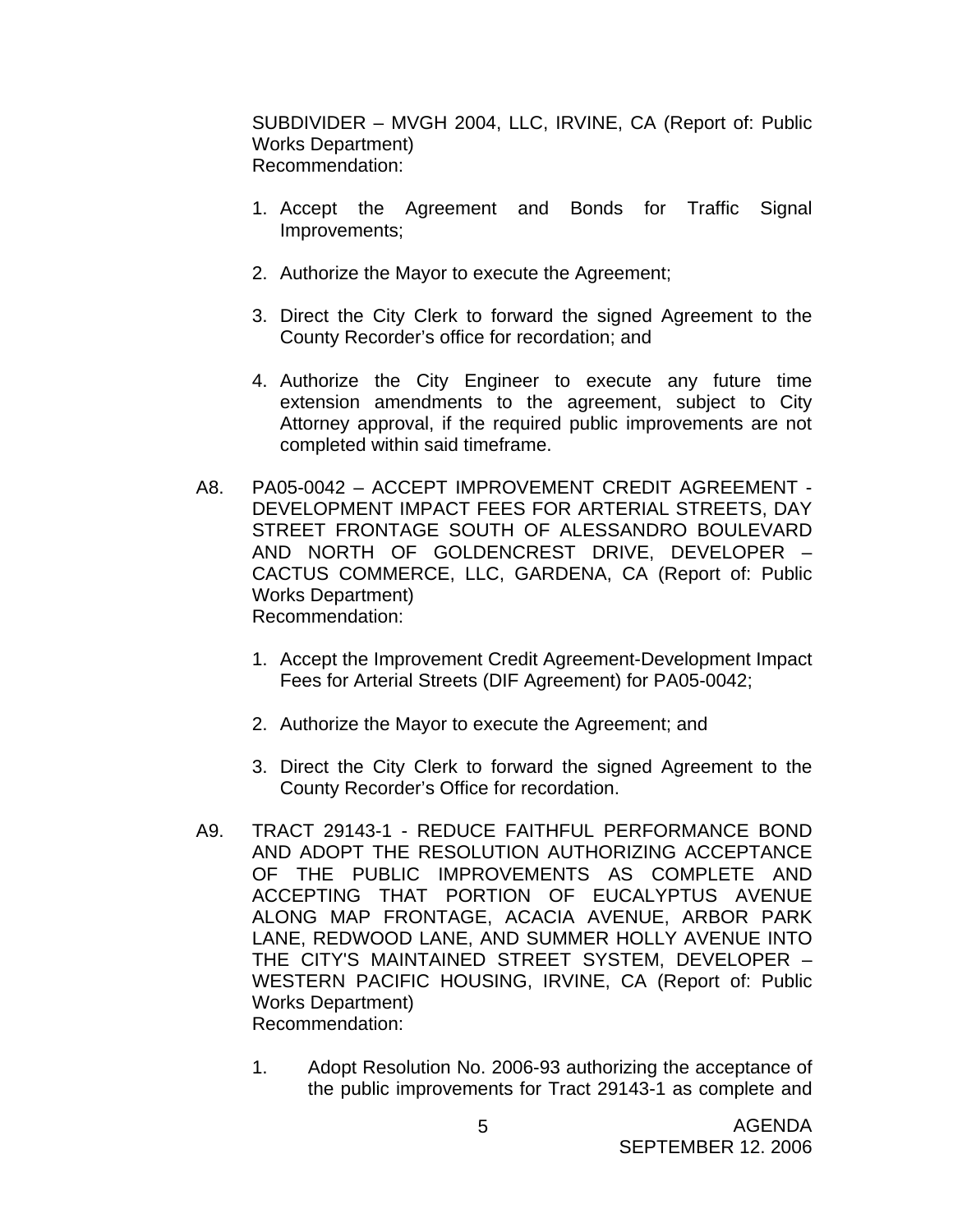accepting that portion of Eucalyptus Avenue along map frontage, Acacia Avenue, Arbor Park Lane, Redwood Lane, and Summer Holly Avenue into the City's maintained street system; and

### Resolution No. 2006-93

A Resolution of the City Council of the City of Moreno Valley, California, Authorizing the Acceptance of the Public Improvements as Complete within Tract 29143-1, and Accepting that Portion of Eucalyptus Avenue along Map Frontage, Acacia Avenue, Arbor Park Lane, Redwood Lane, and Summer Holly Avenue into the City's Maintained Street System

- 2. Authorize the City Engineer to execute the 90% reduction to the Faithful Performance Bond, exonerate the Material and Labor Bond in 90 days if there are no stop notices or liens on file with the City Clerk, and exonerate the final 10% of the Faithful Performance Bond in one year when all clearances are received.
- A10. TRACT 29143-3 REDUCE FAITHFUL PERFORMANCE BOND AND ADOPT THE RESOLUTION AUTHORIZING ACCEPTANCE OF THE PUBLIC IMPROVEMENTS AS COMPLETE AND ACCEPTING ACACIA AVENUE, DRACAEA AVENUE, SWEETGUM AVENUE, AND EMPRESS STREET INTO THE CITY'S MAINTAINED STREET SYSTEM, DEVELOPER – WESTERN PACIFIC HOUSING, IRVINE, CA (Report of: Public Works Department) Recommendation:
	- 1. Adopt Resolution No. 2006-94 authorizing the acceptance of the public improvements for Tract 29143-3 as complete and accepting Acacia Avenue, Dracaea Avenue, Sweetgum Avenue, and Empress Street into the City's maintained street system; and

### Resolution No. 2006-94

A Resolution of the City Council of the City of Moreno Valley, California, Authorizing the Acceptance of the Public Improvements as Complete within Tract 29143-3, and Accepting Acacia Avenue, Dracaea Avenue, Sweetgum Avenue, and Empress Street into the City's Maintained Street System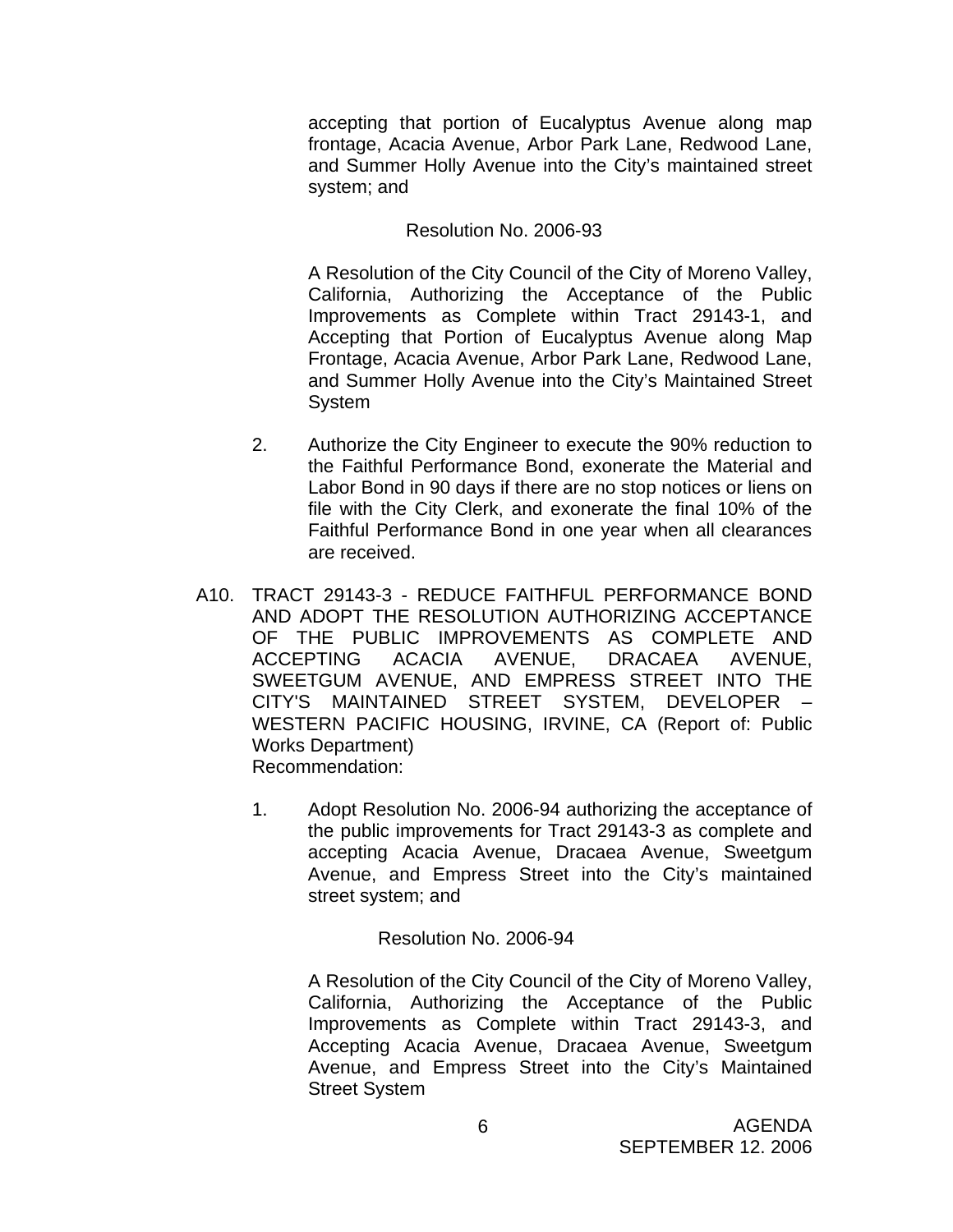- 2. Authorize the City Engineer to execute the 90% reduction to the Faithful Performance Bond, exonerate the Material and Labor Bond in 90 days if there are no stop notices or liens on file with the City Clerk, and exonerate the final 10% of the Faithful Performance Bond in one year when all clearances are received.
- A11. TRACT 29143-4 REDUCE FAITHFUL PERFORMANCE BOND AND ADOPT THE RESOLUTION AUTHORIZING ACCEPTANCE OF THE PUBLIC IMPROVEMENTS AS COMPLETE AND ACCEPTING WITCHHAZEL AVENUE, CHERRYLAUREL AVENUE, AND HICKORY WAY INTO THE CITY'S MAINTAINED STREET SYSTEM, DEVELOPER – WESTERN PACIFIC HOUSING, IRVINE, CA (Report of: Public Works Department) Recommendation:
	- 1. Adopt Resolution No. 2006-95 authorizing the acceptance of the public improvements for Tract 29143-4 as complete and accepting Witchhazel Avenue, Cherrylaurel Avenue, and Hickory Way into the City's maintained street system; and

#### Resolution No. 2006-95

A Resolution of the City Council of the City of Moreno Valley, California, Authorizing the Acceptance of the Public Improvements as Complete within Tract 29143-4, and Accepting Witchhazel Avenue, Cherrylaurel Avenue, and Hickory Way into the City's Maintained Street System

- 2. Authorize the City Engineer to execute the 90% reduction to the Faithful Performance Bond, exonerate the Material and Labor Bond in 90 days if there are no stop notices or liens on file with the City Clerk, and exonerate the final 10% of the Faithful Performance Bond in one year when all clearances are received.
- A12. TRACT 29143-5 REDUCE FAITHFUL PERFORMANCE BOND AND ADOPT THE RESOLUTION AUTHORIZING ACCEPTANCE OF THE PUBLIC IMPROVEMENTS AS COMPLETE AND ACCEPTING LILAC COURT, PEASHRUB AVENUE, MAIDENHAIR STREET, SNOWBELL LANE, SASSAFRAS STREET, CRABAPPLE STREET, AND LARCH STREET INTO THE CITY'S MAINTAINED STREET SYSTEM, DEVELOPER – WESTERN PACIFIC HOUSING, IRVINE, CA (Report of: Public Works Department)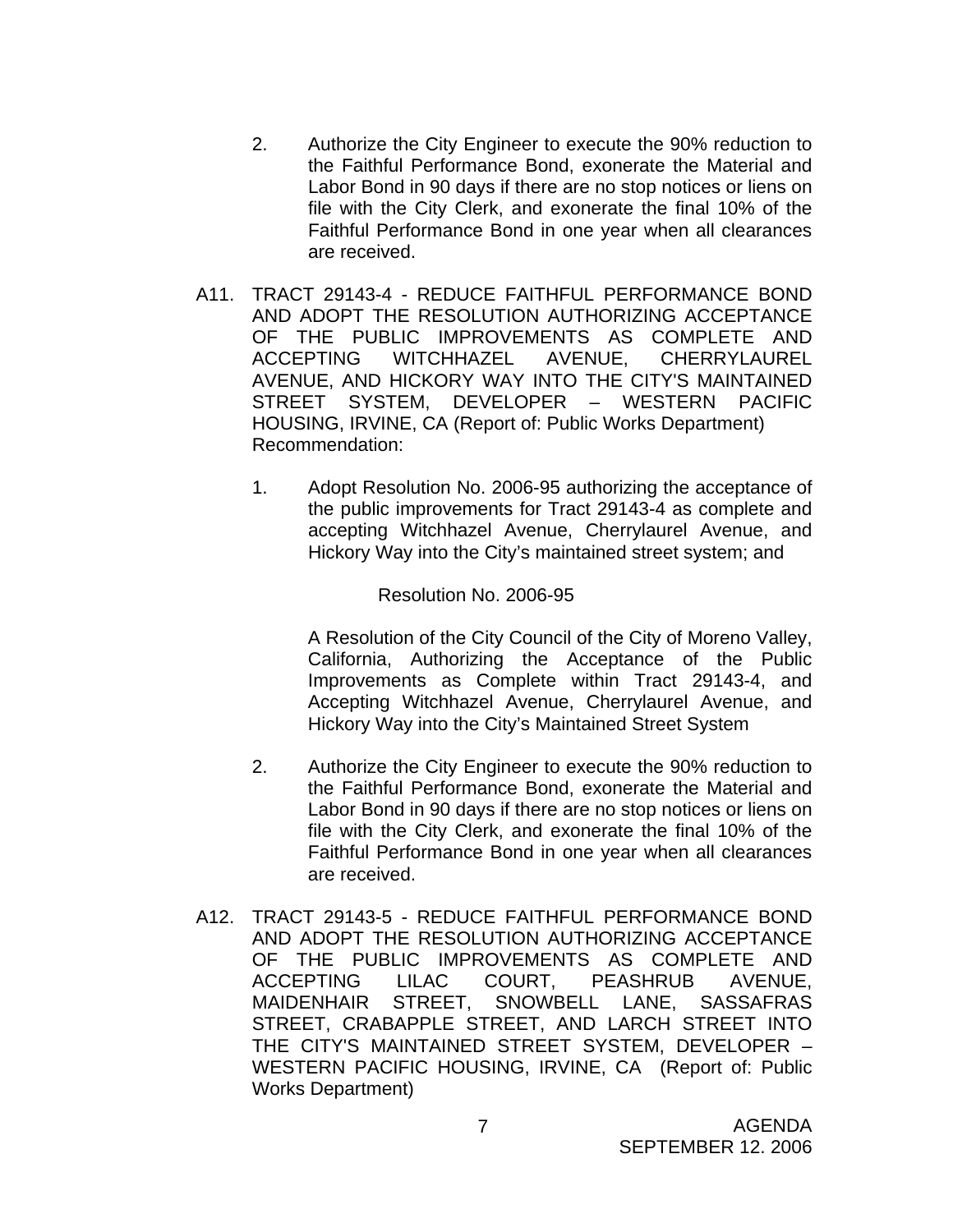Recommendation:

1. Adopt Resolution No. 2006-96 authorizing the acceptance of the public improvements for Tract 29143-5 as complete and accepting Lilac Court, Peashrub Avenue, Maidenhair Street, Snowbell Lane, Sassafras Street, Crabapple Street and Larch Street into the City's maintained Street system; and

#### Resolution No. 2006-96

A Resolution of the City Council of the City of Moreno Valley, California, Authorizing the Acceptance of the Public Improvements as Complete within Tract 29143-5, and Accepting Lilac Court, Peashrub Avenue, Maidenhair Street, Snowbell Lane, Sassafras Street, Crabapple Street, and Larch Street into the City's Maintained Street System

- 2. Authorize the City Engineer to execute the 90% reduction to the Faithful Performance Bond, exonerate the Material and Labor Bond in 90 days if there are no stop notices or liens on file with the City Clerk, and exonerate the final 10% of the Faithful Performance Bond in one year when all clearances are received.
- A13. TRACT 29143-6 REDUCE FAITHFUL PERFORMANCE BOND AND ADOPT THE RESOLUTION AUTHORIZING ACCEPTANCE OF THE PUBLIC IMPROVEMENTS AS COMPLETE AND ACCEPTING PAGODA WAY, WITCHHAZEL AVENUE, COFFEETREE STREET, MIMOSA LANE, SOURWOOD AVENUE, AND GOLDENCHAIN STREET INTO THE CITY'S MAINTAINED STREET SYSTEM, DEVELOPER – WESTERN PACIFIC HOUSING, IRVINE, CA (Report of: Public Works Department) Recommendation:
	- 1. Adopt Resolution No. 2006-97 authorizing the acceptance of the public improvements for Tract 29143-6 as complete and accepting Pagoda Way, Witchhazel Avenue, Coffeetree Street, Mimosa Lane, Sourwood Avenue, and Goldenchain Street into the City's maintained street system; and

Resolution No. 2006-97

A Resolution of the City Council of the City of Moreno Valley, California, Authorizing the Acceptance of the Public Improvements as Complete within Tract 29143-6 and Accepting Pagoda Way, Witchhazel Avenue, Coffeetree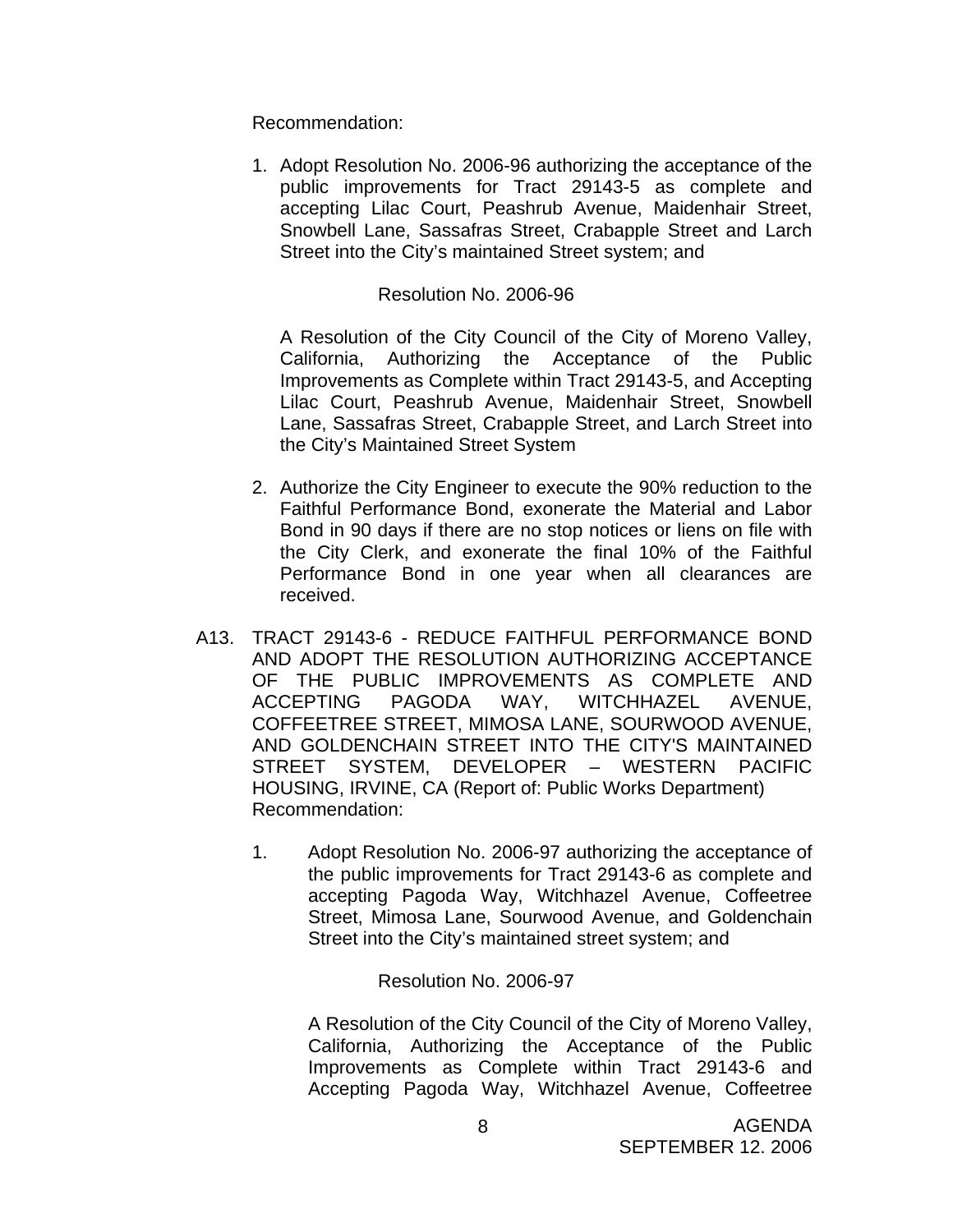Street, Mimosa Lane, Sourwood Avenue, and Goldenchain Street into the City's Maintained Street System

- 2. Authorize the City Engineer to execute the 90% reduction to the Faithful Performance Bond, exonerate the Material and Labor Bond in 90 days if there are no stop notices or liens on file with the City Clerk, and exonerate the final 10% of the Faithful Performance Bond in one year when all clearances are received.
- A14. PA03-0018 REDUCE FAITHFUL PERFORMANCE BOND AND ADOPT THE RESOLUTION AUTHORIZING ACCEPTANCE OF THE PUBLIC IMPROVEMENTS AS COMPLETE AND ACCEPTING IRIS AVENUE AND PERRIS BOULEVARD INTO THE CITY'S MAINTAINED STREET SYSTEM, DEVELOPER – HOME DEPOT U.S.A., INC., ORANGE, CA (Report of: Public Works Department) Recommendation:
	- 1. Adopt Resolution No. 2006-98 authorizing the acceptance of the public improvements for PA03-0018 as complete and accepting those portions of Iris Avenue and Perris Boulevard associated with this project into the City's maintained street system; and

Resolution No. 2006-98

A Resolution of the City Council of the City of Moreno Valley, California, Authorizing the Acceptance of the Public Improvements as Complete Associated with PA03-0018, and Accepting these Portions of Iris Avenue and Perris Boulevard Associated with this Project into the City's Maintained Street System

- 2. Authorize the City Engineer to execute the 90% reduction to the Faithful Performance Bond, exonerate the Material and Labor Bond in 90 days if there are no stop notices or liens on file with the City Clerk, and exonerate the final 10% of the Faithful Performance Bond in one year when all clearances are received.
- A15. PA04-0112 REDUCE FAITHFUL PERFORMANCE LETTER OF CREDIT AND ADOPT THE RESOLUTION AUTHORIZING ACCEPTANCE OF THE PUBLIC IMPROVEMENTS AS COMPLETE AND ACCEPTING HEACOCK STREET INTO THE CITY'S MAINTAINED STREET SYSTEM, DEVELOPER -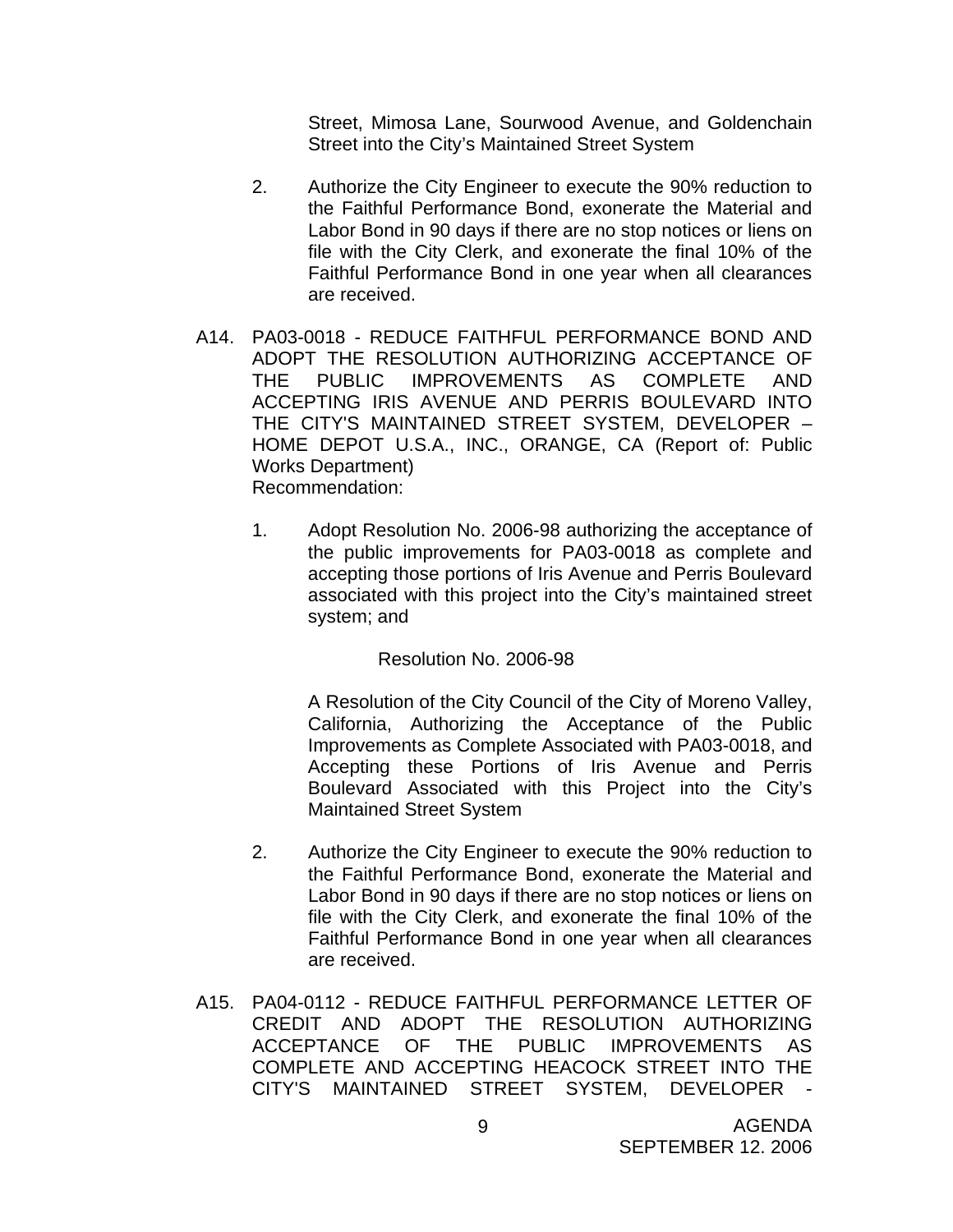HEACOCK AVENUE, LLC, NEWPORT BEACH, CA (Report of: Public Works Department) Recommendation:

1. Adopt Resolution No. 2006-99 authorizing the acceptance of the public improvements for PA04-0112 as complete and accepting those portions of Heacock Street associated with this project into the City's maintained street system; and

### Resolution No. 2006-99

A Resolution of the City Council of the City of Moreno Valley, California, Authorizing the Acceptance of the Public Improvements as Complete Associated with PA04-0112, and Accepting that Portion of Heacock Street along Project Frontage into the City's Maintained Street System

- 2. Authorize the City Engineer to execute the 90% reduction to the Faithful Performance Letter of Credit, exonerate the Material and Labor Letter of Credit in 90 days if there are no stop notices or liens on file with the City Clerk, and exonerate the final 10% of the Faithful Performance Letter of Credit in one year when all clearances are received.
- A16. TRACT 30300-2 REDUCE FAITHFUL PERFORMANCE BOND AND ADOPT THE RESOLUTION AUTHORIZING ACCEPTANCE OF THE PUBLIC IMPROVEMENTS AS COMPLETE AND ACCEPTING SPIRIT ROAD, CLYDESDALE LANE, AND HACKNEY COURT INTO THE CITY'S MAINTAINED STREET SYSTEM, DEVELOPER – MVR-MORENO VALLEY, L.P., CARLSBAD, CA (Report of: Public Works Department) Recommendation:
	- 1. Adopt Resolution No. 2006-100 authorizing the acceptance of the public improvements for Tract 30300-2 as complete and accepting Spirit Road, Clydesdale Lane, and Hackney Court into the City's maintained street system; and

### Resolution No. 2006-100

A Resolution of the City Council of the City of Moreno Valley, California, Authorizing the Acceptance of the Public Improvements as Complete within Tract 30300-2, and Accepting Spirit Road, Clydesdale Lane, and Hackney Court into the City's Maintained Street System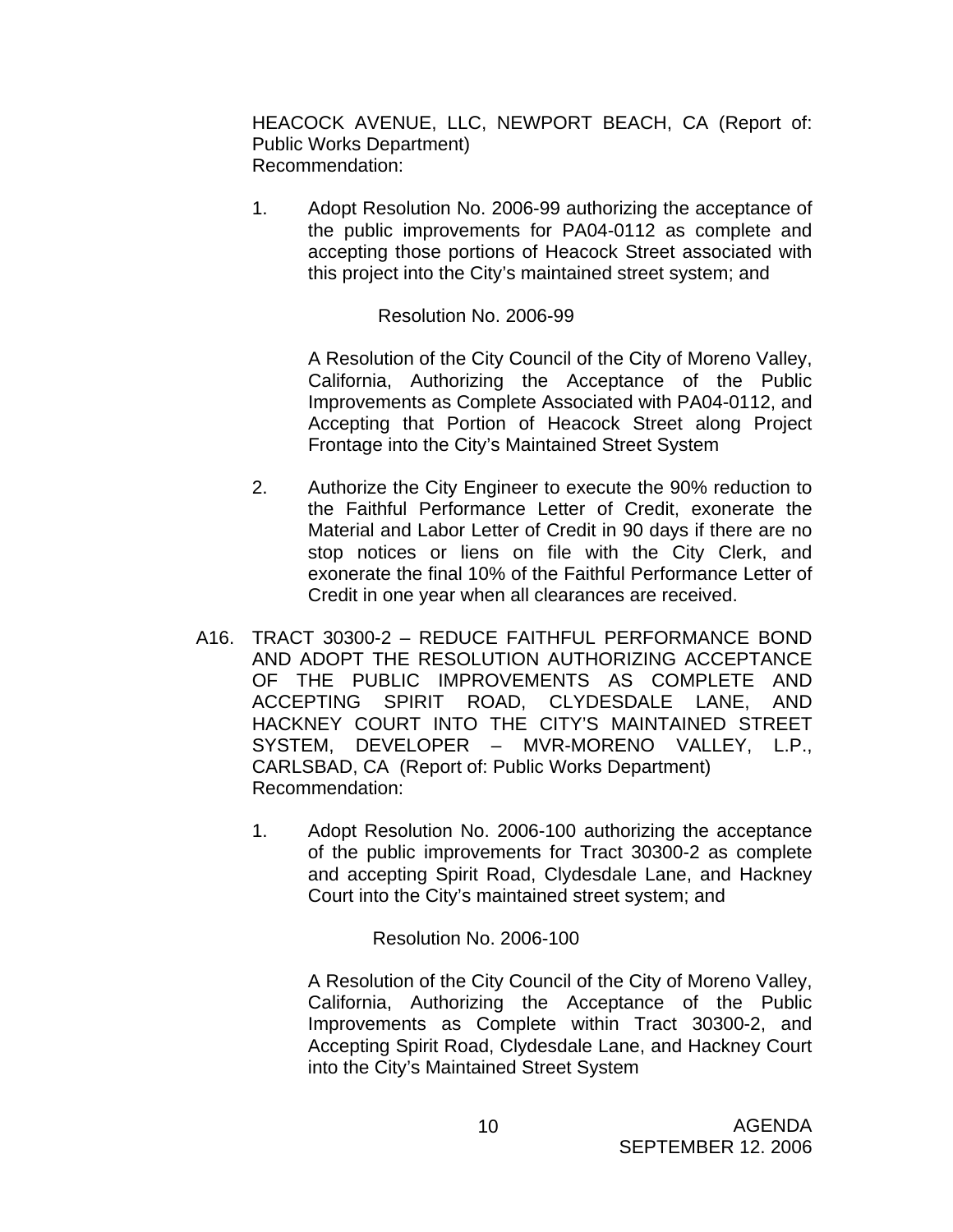- 2. Authorize the City Engineer to execute the 90% reduction to the Faithful Performance Bond, exonerate the Material and Labor Bond in 90 days if there are no stop notices or liens on file with the City Clerk, and exonerate the final 10% of the Faithful Performance Bond in one year when all clearances are received.
- A17. TRACT 23553-5 REDUCE FAITHFUL PERFORMANCE BOND AND ADOPT THE RESOLUTION AUTHORIZING ACCEPTANCE OF THE PUBLIC IMPROVEMENTS AS COMPLETE AND ACCEPTING CAMINO DEL CORONADO AND DESCANSO DRIVE INTO THE CITY'S MAINTAINED STREET SYSTEM, DEVELOPER – MV DEVELOPMENT, LLC, IRVINE, CA (Report of: Public Works Department) Recommendation:
	- 1. Adopt Resolution No. 2006-101 authorizing the acceptance of the public improvements for Tract 23553-5 as complete and accepting Camino Del Coronado and Descanso Drive into the City's maintained street system; and

Resolution No. 2006-101

A Resolution of the City Council of the City of Moreno Valley, California, Authorizing the Acceptance of the Public Improvements as Complete within Tract 23553-5, and Accepting Camino Del Coronado and Descanso Drive into the City's Maintained Street System

- 2. Authorize the City Engineer to execute the 90% reduction to the Faithful Performance Bond, exonerate the Material and Labor Bond in 90 days if there are no stop notices or liens on file with the City Clerk, and exonerate the final 10% of the Faithful Performance Bond in one year when all clearances are received.
- A18. TRACT 23553-6 REDUCE FAITHFUL PERFORMANCE BOND AND ADOPT THE RESOLUTION AUTHORIZING ACCEPTANCE OF THE PUBLIC IMPROVEMENTS AS COMPLETE AND ACCEPTING THAT PORTION OF LAWLESS ROAD EAST OF ESPADA CREEK ROAD, VIA SOLANA, MIRAMONTES COURT, AND CAMINO DEL CORONADO INTO THE CITY'S MAINTAINED STREET SYSTEM, DEVELOPER – MV DEVELOPMENT, LLC, IRVINE, CA (Report of: Public Works Department) Recommendation: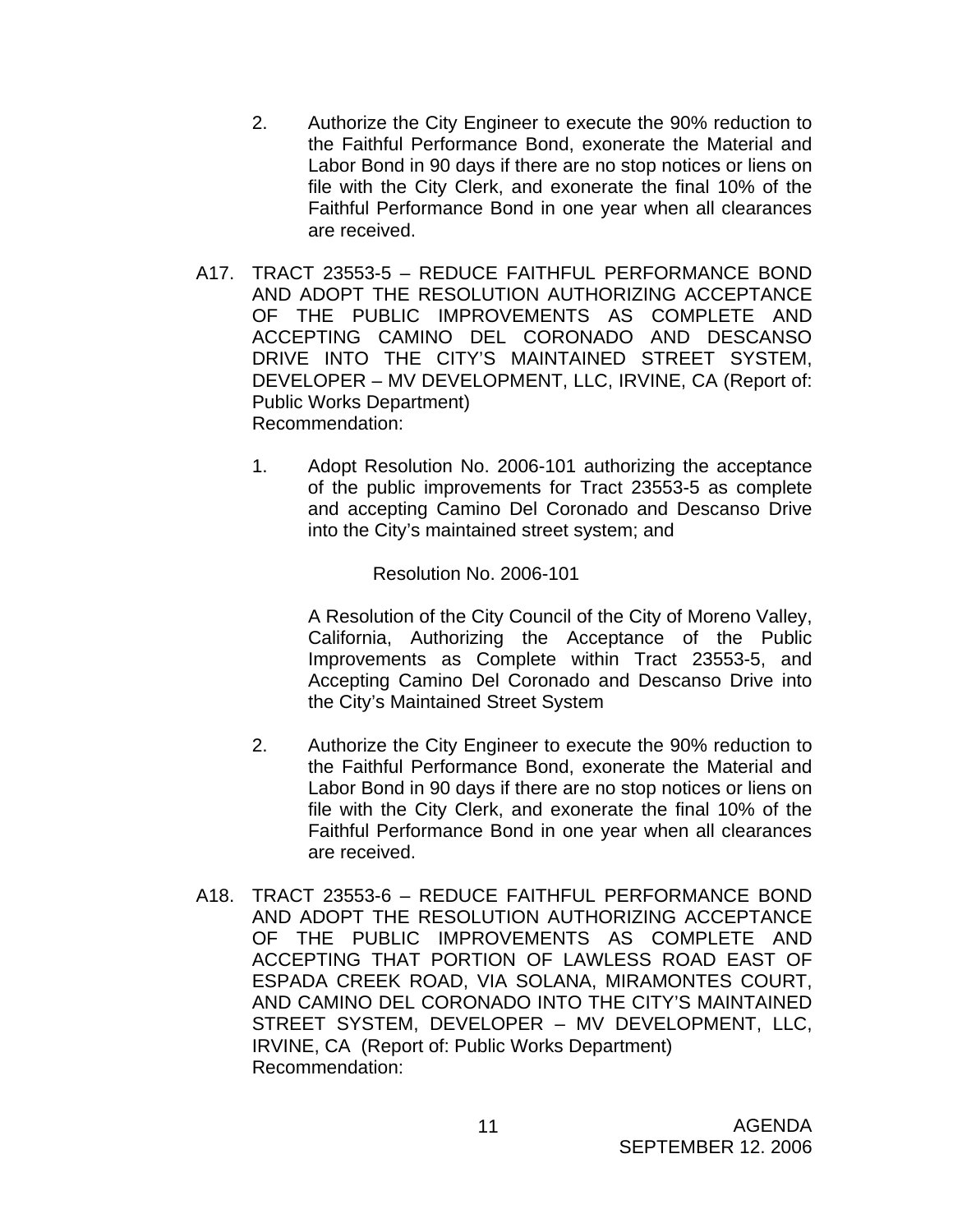1. Adopt Resolution No. 2006-102, authorizing the acceptance of the public improvements for Tract 23556-6 as complete and accepting that portion of Lawless Road east of Espada Creek Road, Via Solana, Miramontes Court, and Camino Del Coronado into the City's maintained street system; and

Resolution No. 2006-102

A Resolution of the City Council of the City of Moreno Valley, California, Authorizing the Acceptance of the Public Improvements as Complete within Tract 23553-6, and Accepting that Portion of Lawless Road East of Espada Creek Road, Via Solana, Miramontes Court, and Camino Del Coronado into the City's Maintained Street System

- 2. Authorize the City Engineer to execute the 90% reduction to the Faithful Performance Bond, exonerate the Material and Labor Bond in 90 days if there are no stop notices or liens on file with the City Clerk, and exonerate the final 10% of the Faithful Performance Bond in one year when all clearances are received.
- A19. TRACT 29143 REDUCE FAITHFUL PERFORMANCE BOND AND ADOPT THE RESOLUTION AUTHORIZING ACCEPTANCE OF THE PUBLIC IMPROVEMENTS AS COMPLETE AND ACCEPTING SNOWBELL LANE, HAWTHORN AVENUE, FRINGE STREET, BLACK GUM STREET, WITCHHAZEL AVENUE, AND GLORYBOWER STREET INTO THE CITY'S MAINTAINED STREET SYSTEM, DEVELOPER - WESTERN PACIFIC HOUSING, IRVINE, CA (Report of: Public Works Department) Recommendation:
	- 1. Adopt Resolution No. 2006-103 authorizing the acceptance of the public improvements for Tract 29143 as complete and accepting Snowbell Lane, Hawthorn Avenue, Fringe Street, Black Gum Street, Witchhazel Avenue, and Glorybower Street into the City's Maintained Street System; and

Resolution No. 2006-103

A Resolution of the City Council of the City of Moreno Valley, California, Authorizing the Acceptance of the Public Improvements as Complete within Tract 29143 and Accepting Snowbell lane, Hawthorn Avenue, Fringe Street, Black Gum Street, Witchhazel Avenue, and Glorybower Street into the City's Maintained Street System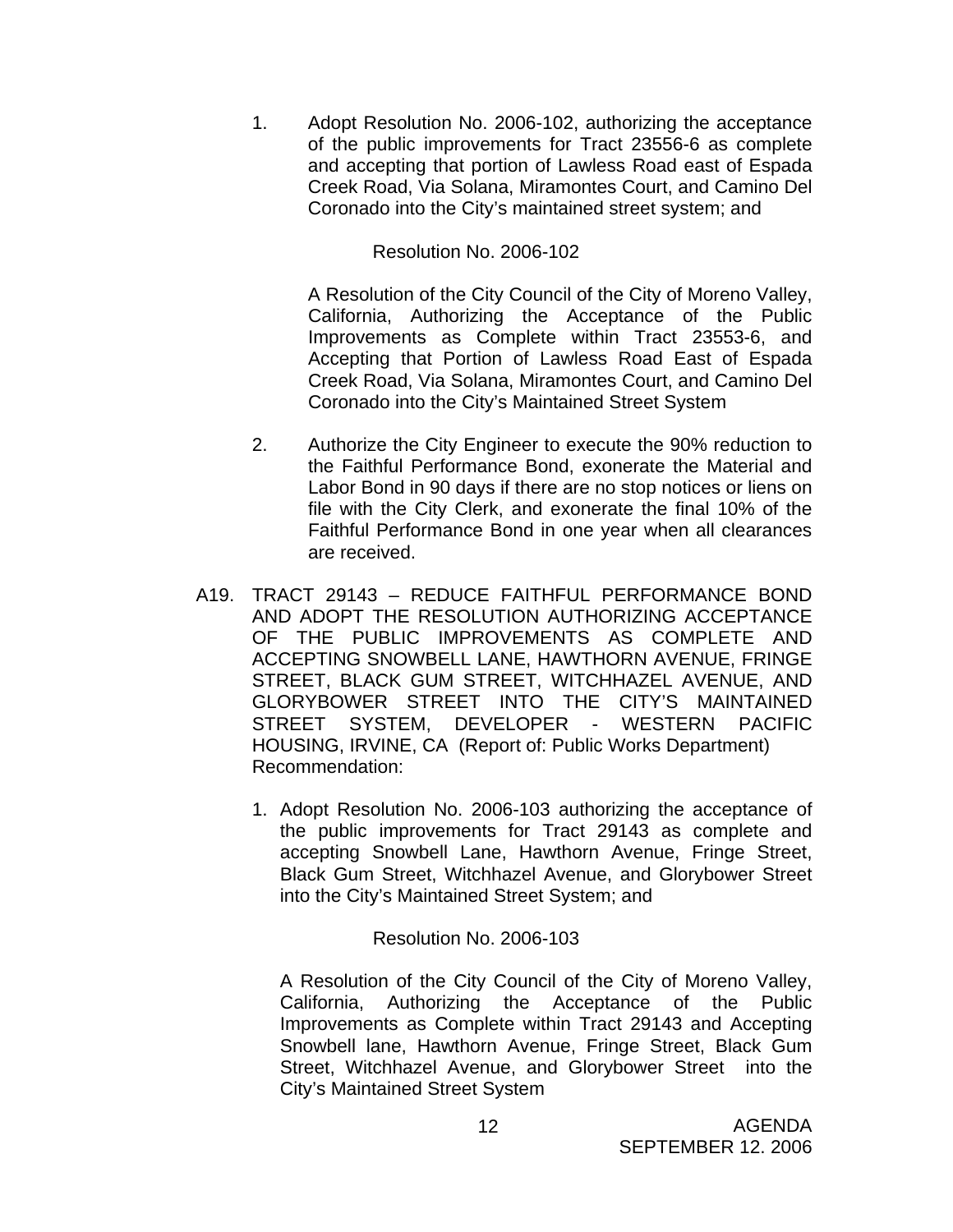- 2. Authorize the City Engineer to execute the 90% reduction to the Faithful Performance Bonds, exonerate the Material and Labor Bonds in 90 days if there are no stop notices or liens on file with the City Clerk, and exonerate the final 10% of the Faithful Performance Bonds in one year when all clearances are received.
- A20. TRACT 29143 INFRASTRUCTURE REDUCE FAITHFUL PERFORMANCE BOND AND ADOPT THE RESOLUTION AUTHORIZING ACCEPTANCE OF THE PUBLIC IMPROVEMENTS AS COMPLETE AND ACCEPTING COTTONWOOD AVENUE, ELSWORTH STREET, DRACAEA AVENUE, AND DAY STREET INTO THE CITY'S MAINTAINED STREET SYSTEM, DEVELOPER - WESTERN PACIFIC HOUSING, IRVINE, CA (Report of: Public Works Department) Recommendation:
	- 1. Adopt Resolution No. 2006-104 authorizing the acceptance of the public improvements for Tract 29143 Infrastructure as complete and accepting Cottonwood Avenue, Elsworth Street, Dracaea Avenue, and Day Street into the City's maintained street system; and

Resolution No. 2006-104

 A Resolution of the City Council of the City of Moreno Valley, California, Authorizing the Acceptance of the Public Improvements as Complete within Tract 29143 Infrastructure, and Accepting Cottonwood Avenue, Elsworth Street, Dracaea Avenue, and Day Street into the City's Maintained Street System

- 2. Authorize the City Engineer to execute the 90% reduction to the Faithful Performance Bonds, exonerate the Material and Labor Bonds in 90 days if there are no stop notices or liens on file with the City Clerk, and exonerate the final 10% of the Faithful Performance Bonds in one year when all clearances are received.
- A21. WARRANT REPORT JULY 31, 2006 (Report of: Finance Department) Recommendation: Adopt Resolution No. 2006-105, approving the Warrant Report, dated July 2006, in the total amount of \$24,049,818.33.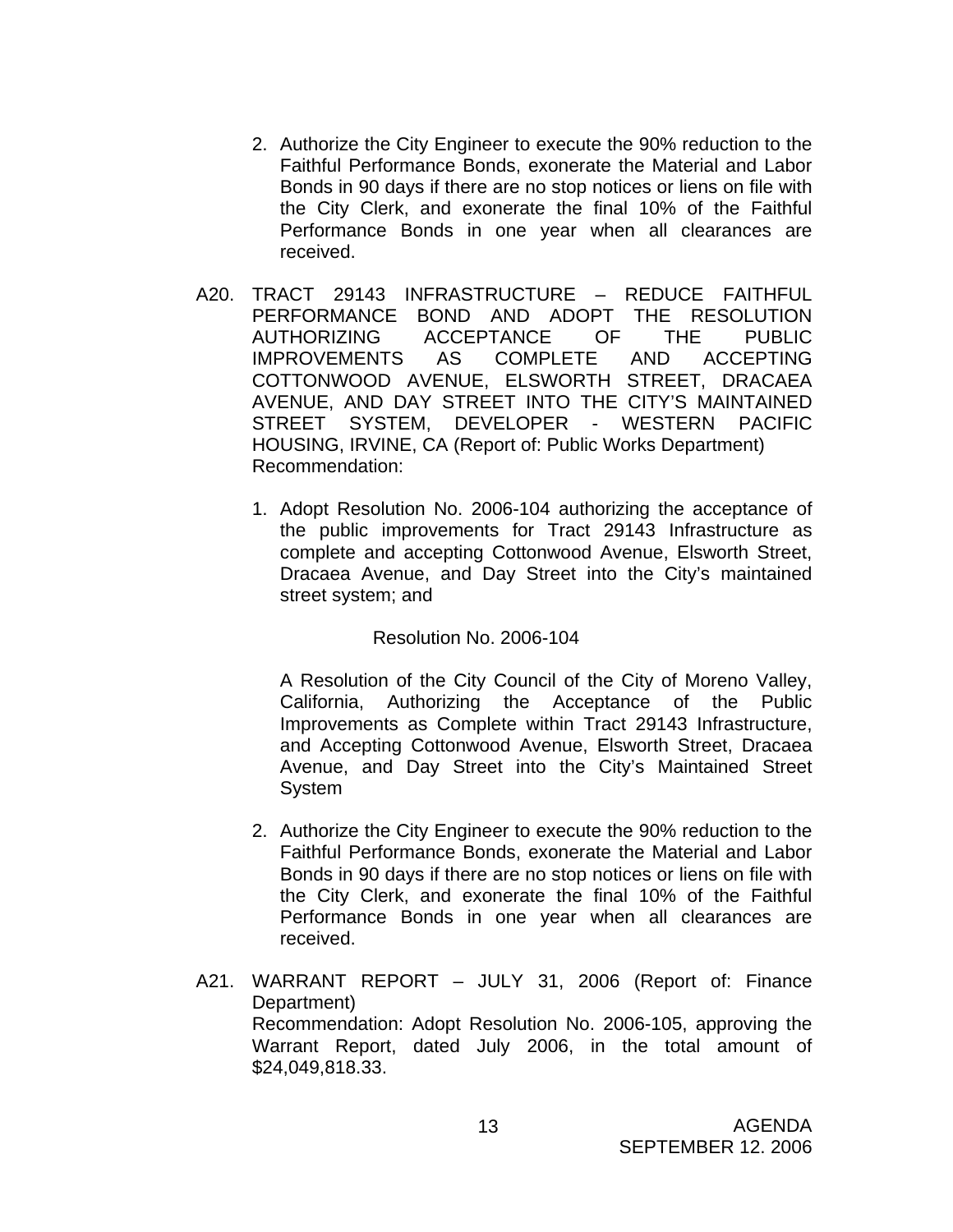#### Resolution No. 2006-105

A Resolution of the City Council of the City of Moreno Valley, California, Authorizing the Warrant Report Dated July 31, 2006

- A22. RATIFICATION OF MEMORANDUM OF UNDERSTANDING BY AND BETWEEN THE VOLUNTEER CENTER OF RIVERSIDE COUNTY AND THE CITY OF MORENO VALLEY FOR INFORMATION AND REFERRAL SERVICES VIA TOLL-FREE OR 211 NUMBER (Report of: Administrative Services Department) Recommendation: Ratify the Memorandum of Understanding (MOU) by and between the Volunteer Center of Riverside County (VCRC) and the City of Moreno Valley for Information and Referral Services via toll-free or 211 Number.
- A23. GRANT FUNDING OPPORTUNITY FOR THE CALIFORNIA OFFICE OF TRAFFIC SAFETY "SOBRIETY CHECKPOINT PROGRAM FOR LOCAL LAW ENFORCEMENT AGENCIES PROJECT" GRANT (Report of: Police Department) Recommendation: Approve the grant application for the "Sobriety Checkpoint Program for Local Law Enforcement Agencies Project" in the amount of \$84,397 for a twelve-month period beginning October 1, 2006, ending September 30, 2007, from the California Office of Traffic Safety (OTS).
- A24. RECOMMEND ACCEPTANCE OF TOWNGATE PARK II AND IMPROVEMENTS LOCATED WITHIN TRACT 29143-1 AND REDUCE THE FAITHFUL PERFORMANCE BOND (Report of: Parks and Recreation Department and Public Works Department) Recommendation: Authorize the City Engineer to execute the 90% reduction to the Faithful Performance Bond, exonerate the Material and Labor Bond in 90 days if there are no stop notices or liens on file with the City Clerk, and exonerate the final 10% of the Faithful Performance Bond in one year when all clearances are received.
- A25. TRACT MAP 30286 SINGLE FAMILY RESIDENTIAL AMENDMENT TO AGREEMENT FOR PUBLIC IMPROVEMENTS (TIME EXTENSION), NORTH SIDE OF IRIS AVENUE, EAST OF LASSELLE STREET, SUBDIVIDER – K. HOVNANIAN FORECAST HOMES, INC., ONTARIO, CA (Report of: Public Works Department) Recommendation:
	- 1. Authorize the Mayor to execute the Amendment to Agreement for Pubic Improvements for Tract Map 30286;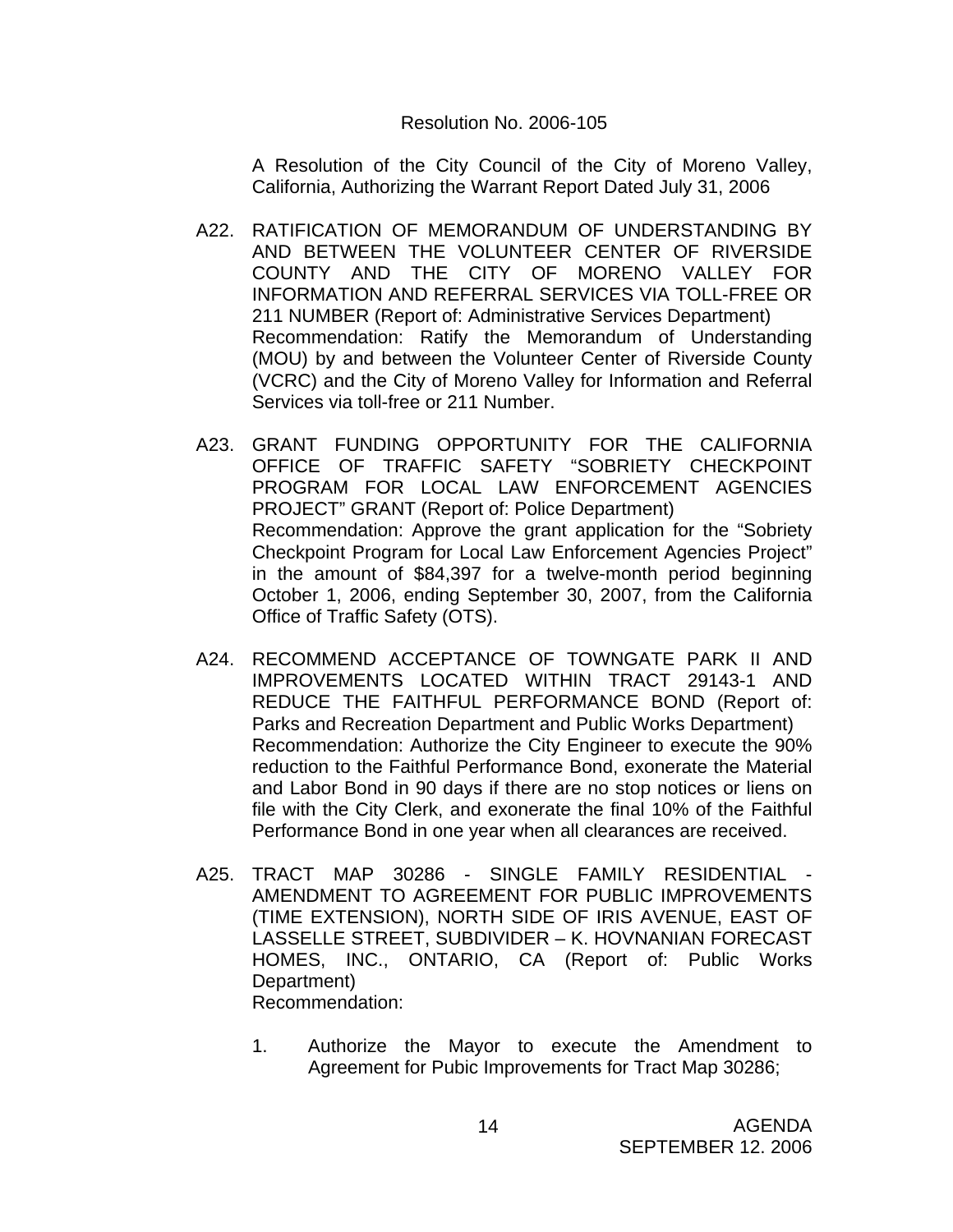- 2. Instruct the City Clerk to forward the completed Amendment to Agreement for Public Improvements to the County Recorder's Office for recordation; and
- 3. Authorize the City Engineer to execute any future time extension amendments to the agreement, subject to City Attorney approval, if the required public improvements are not completed within said timeframe.
- A26. TRACT MAP 30286-1 SINGLE FAMILY RESIDENTIAL AMENDMENT TO AGREEMENT FOR PUBLIC IMPROVEMENTS (TIME EXTENSION), NORTH SIDE OF IRIS AVENUE, EAST OF LASSELLE STREET, SUBDIVIDER – K. HOVNANIAN FORECAST HOMES, INC., ONTARIO, CA (Report of: Public Works Department) Recommendation:
	- 1. Authorize the Mayor to execute the Amendment to Agreement for Public Improvements for Tract Map 30286-1;
	- 2. Instruct the City Clerk to forward the completed Amendment to Agreement for Public Improvements to the County Recorder's Office for recordation; and
	- 3. Authorize the City Engineer to execute any future time extension amendments to the agreement, subject to City Attorney approval, if the required public improvements are not completed within said timeframe.
- A27. NOTICE OF COMPLETION AND ACCEPTANCE OF THE IRIS AVENUE 12KV ELECTRICAL CONDUIT AND STRUCTURE SYSTEM INSTALLATION (PERRIS BOULEVARD TO LASSELLE STREET), PROJECT NO. 06-00100 (Report of: Public Works Department) Recommendation:
	- 1. Accept the work as complete for the Iris Avenue 12kV Electrical Conduit and Structure System Installation (Perris Boulevard to Lasselle Street) constructed by HCI, Inc., 3166 Horseless Carriage Drive, Norco, California, 92860;
	- 2. Direct the City Clerk to record the Notice of Completion within ten (10) days, at the office of the County Recorder of Riverside County, as required by Section 3093 of the California Civil Code; and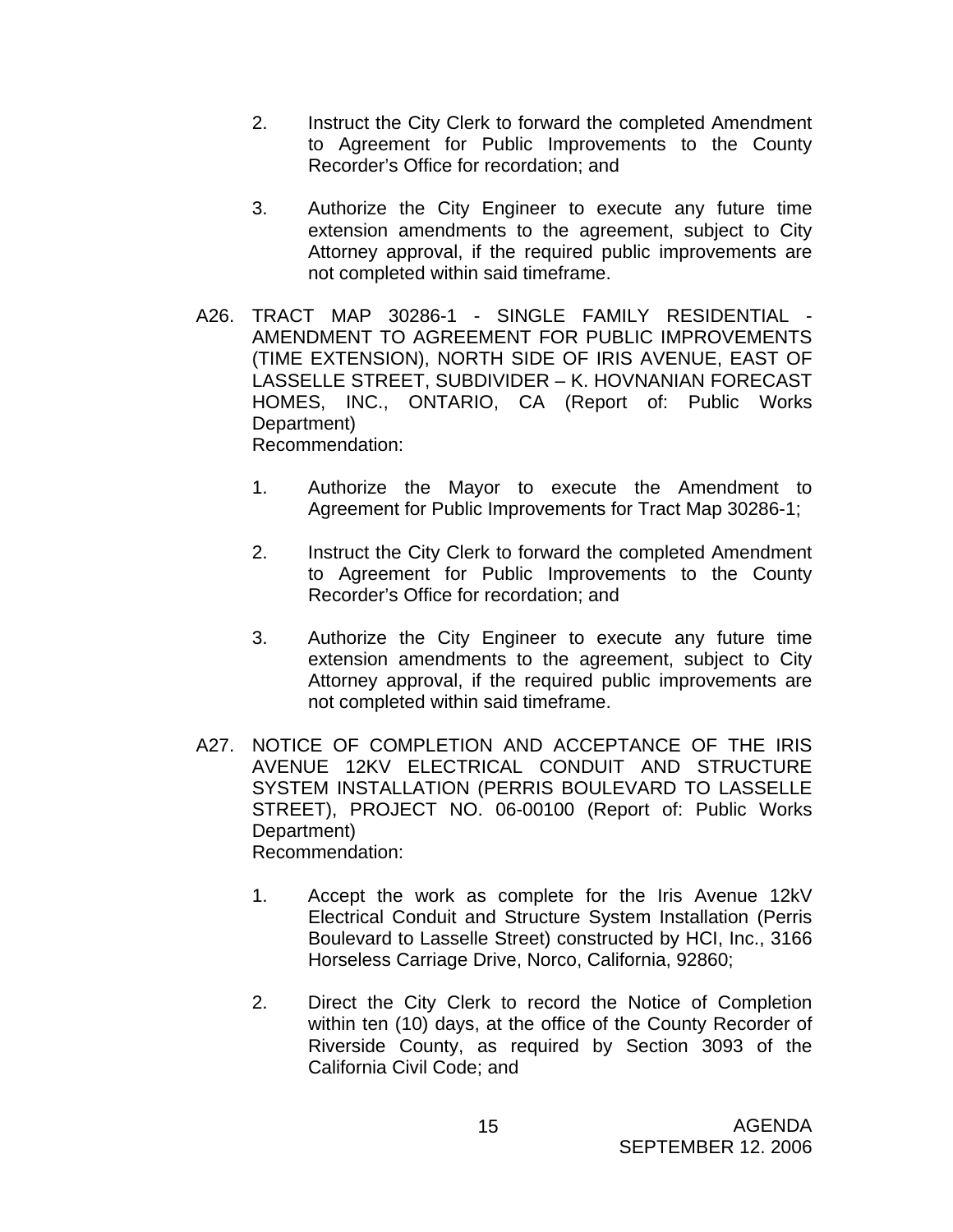- 3. Authorize the Director of Finance to release the retention to HCI, Inc., thirty-five (35) calendar days after the date of recordation of the Notice of Completion, if no claims are filed against the project.
- A28. NOTICE OF COMPLETION AND ACCEPTANCE OF IRIS AVENUE/INDIAN AVENUE 12KV ELECTRICAL DISTRIBUTION SYSTEM (VAL VERDE MIDDLE SCHOOL), PROJECT NO. 05- 00100 (Report of: Public Works Department) Recommendation:
	- 1. Approve Contract Change Order No. 1 (Final);
	- 2. Accept the work as complete for the Iris Avenue/Indian Avenue 12kV Electrical Distribution System (Val Verde Middle School), Project No. 05-00100, constructed by Stronghold Engineering, Inc., 2000 Market Street, Riverside, California, 92501;
	- 3. Direct the City Clerk to record the Notice of Completion within ten (10) days, at the office of the County Recorder of Riverside County, as required by Section 3093 of the California Civil Code; and
	- 4. Authorize the Director of Finance to release the retention to Stronghold Engineering, Inc. thirty-five (35) calendar days after the date of recordation of the Notice of Completion if no claims are filed against the project.
- A29. APPROVE AND EXECUTE THE PURCHASE AGREEMENT FOR THE ACQUISITION OF VACANT LAND LOCATED ON BUSINESS CENTER DRIVE (APN 297-210-008) FOR THE EXPANSION OF THE ANIMAL SHELTER (Report of: Administrative Services Department) Recommendation: Approve and execute the purchase agreement for the acquisition of vacant land located on Business Center Drive

## **B. CONSENT CALENDAR** - **COMMUNITY SERVICES DISTRICT**

- B1. ORDINANCES FIRST READING BY TITLE ONLY Recommendation: Waive reading of all Ordinance Introductions and read by title only.
- B2. MINUTES REGULAR MEETING OF AUGUST 22, 2006 (Report of: City Clerk's Department) Recommendation: Approve as submitted.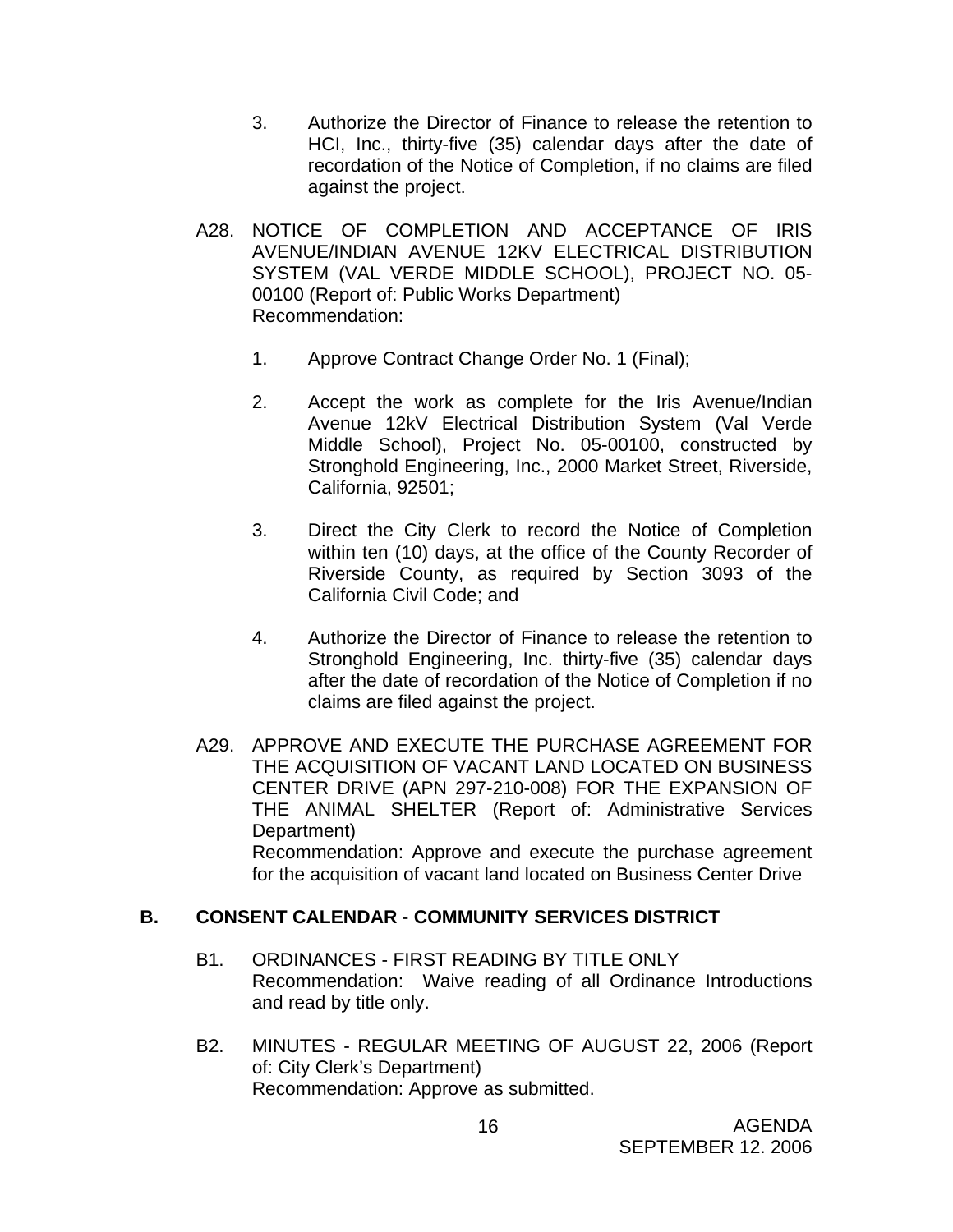- B3. MINUTES ADJOURNED MEETING OF AUGUST 23, 2006 (Report of: City Clerk's Department) Recommendation: Approve as submitted.
- B4. MINUTES ADJOURNED MEETING OF AUGUST 29, 2006 (Report of: City Clerk's Department) Recommendation: Approve as submitted.
- B5. RECOMMEND ACCEPTANCE OF TOWNGATE PARK II AND IMPROVEMENTS LOCATED WITHIN TRACT 29143-1 AND REDUCE THE FAITHFUL PERFORMANCE BOND (Report of: Parks and Recreation Department and Public Works Department) Recommendation: Accept the Grant Deed for TownGate Specific Plan, Planning Area 11 (Tract 29143-1) and its improvements as completed by Western Pacific Housing Inc. and authorize a Quit Claim Deed from the City to the CSD, for any interest the City has in the property.
- B6. CERTIFICATION OF COMMUNITY FACILITIES DISTRICT NO. 1 (NEIGHBORHOOD PARK MAINTENANCE) ANNEXATIONS 2006- 18 AND 2006-19 (Report of: Public Works Department) Recommendation:
	- 1. Approve and Adopt Resolution No. CSD 2006-29; a Resolution of the Moreno Valley Community Services District of the City of Moreno Valley, California, certifying the results of an election and adding property to Community Facilities District No. 1 ("CFD No. 1") for Annexation No. 2006-18; and

Resolution No. CSD 2006-29

A Resolution of the Moreno Valley Community Services District of the City of Moreno Valley, California, Certifying the Results of an Election and Adding Property to Community Facilities District No. 1

2. Approve and Adopt Resolution No. CSD 2006-30; a Resolution of the Moreno Valley Community Services District of the City of Moreno Valley, California, certifying the results of an election and adding property to Community Facilities District No. 1 ("CFD No. 1") for Annexation No. 2005-19.

Resolution No. CSD 2006-30

A Resolution of the Moreno Valley Community Services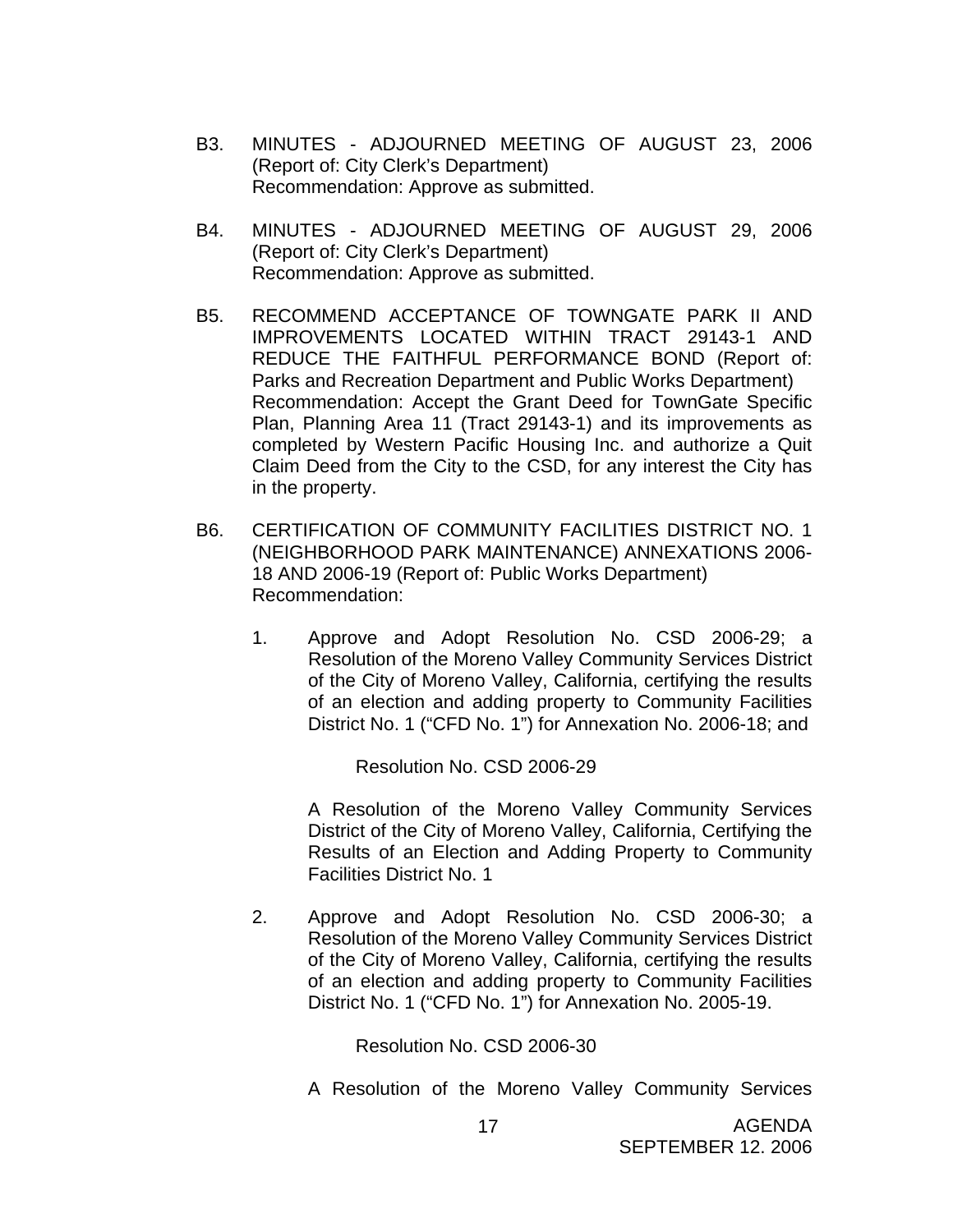District of the City of Moreno Valley, California, Certifying the Results of an Election and Adding Property to Community Facilities District No. 1

B7. NAMING OF EQUESTRIAN STAGING AREA ON COLD CREEK COURT, TRACT 32834 (BEAZER HOMES DEVELOPMENT) (Report of: Parks and Recreation Department) Recommendation: Adopt the name as recommended and submitted by the Parks and Recreation Commission for the new equestrian staging area located in the Cold Creek Court, Tract 32834 (Beazer Homes Development) as "Cold Creek Trail Head."

## **C. CONSENT CALENDAR** - **COMMUNITY REDEVELOPMENT AGENCY**

- C1. ORDINANCES FIRST READING BY TITLE ONLY Recommendation: Waive reading of all Ordinance Introductions and read by title only.
- C2. MINUTES REGULAR MEETING OF AUGUST 22, 2006 (Report of: City Clerk's Department) Recommendation: Approve as submitted.
- C3. MINUTES ADJOURNED MEETING OF AUGUST 23, 2006 (Report of: City Clerk's Department) Recommendation: Approve as submitted.
- C4. MINUTES ADJOURNED MEETING OF AUGUST 29, 2006 (Report of: City Clerk's Department) Recommendation: Approve as submitted.

## **D. CONSENT CALENDAR** - **BOARD OF LIBRARY TRUSTEES**

- D1. ORDINANCES FIRST READING BY TITLE ONLY Recommendation: Waive reading of all Ordinance Introductions and read by title only.
- D2. MINUTES REGULAR MEETING OF AUGUST 22, 2006 (Report of: City Clerk's Department) Recommendation: Approve as submitted.
- D3. MINUTES ADJOURNED MEETING OF AUGUST 23, 2006 (Report of: City Clerk's Department) Recommendation: Approve as submitted.
- D4. MINUTES ADJOURNED MEETING OF AUGUST 29, 2006 (Report of: City Clerk's Department)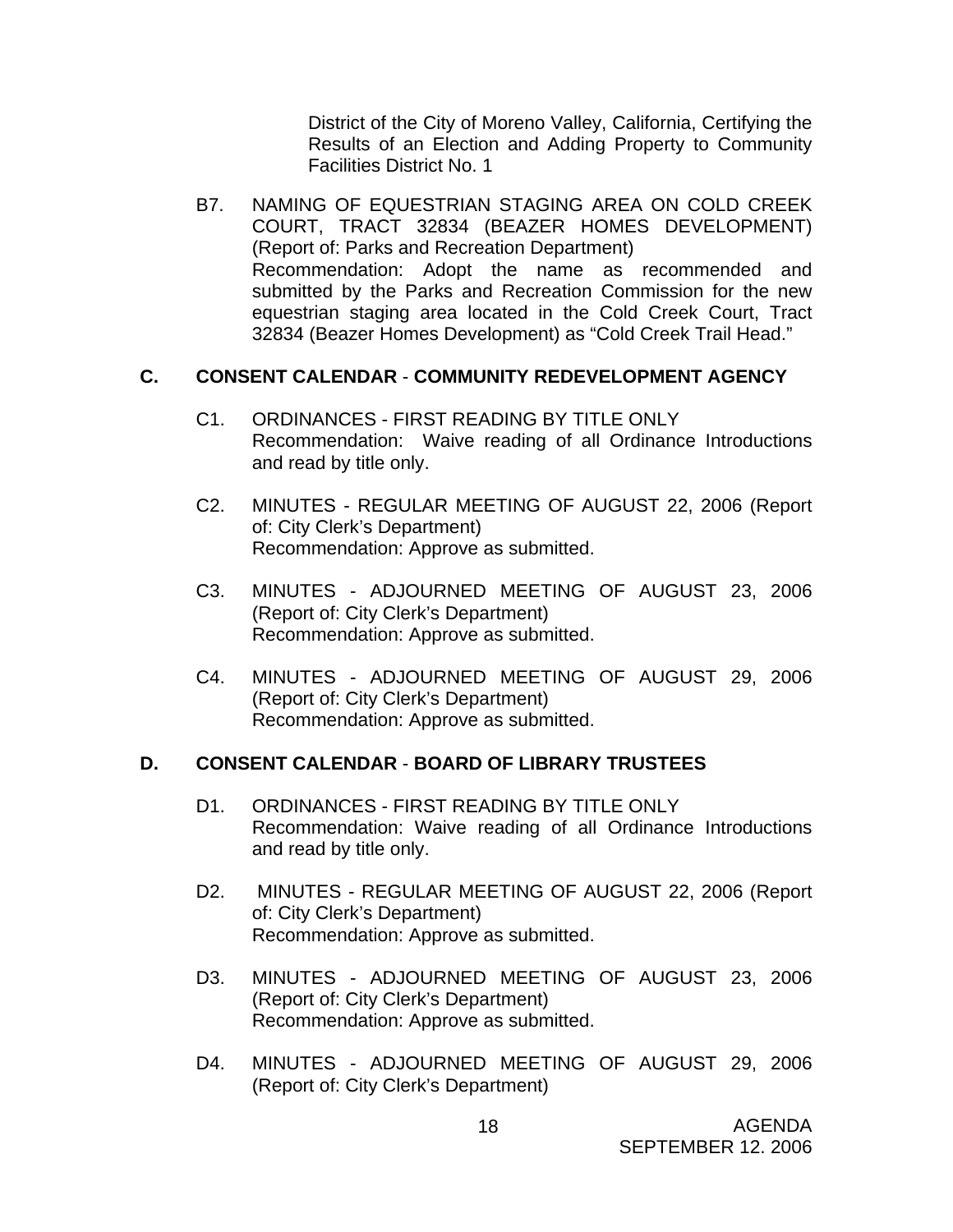Recommendation: Approve as submitted.

### **E. PUBLIC HEARINGS**

Questions or comments from the public on a Public Hearing matter are limited to five minutes per individual and must pertain to the subject under consideration.

 Those wishing to speak should complete and submit a GOLDENROD speaker slip to the Bailiff.

- E1. PUBLIC HEARING REGARDING MAIL BALLOT PROCEEDINGS FOR INDIAN AVENUE, LLC - BALLOTED ITEM NPDES; ELSWORTH PLAZA, LLC - BALLOTED ITEM NPDES; TENTATIVE TRACT 32515 - BALLOTED ITEM NPDES; AND TENTATIVE TRACT 33436 - BALLOTED ITEMS NPDES, CSD ZONE B, AND CSD ZONE D (Report of: Public Works Department) Recommendation: That the Mayor and Members of the Moreno Valley City Council, after conducting the public hearing:
	- a) Tabulate the mail ballots for the appropriate National Pollutant Discharge Elimination System (NPDES) maximum regulatory rate for Indian Avenue, LLC, Elsworth Plaza, LLC, and Tentative Tracts 32515 and 33436 (and all the affected phases):
	- b) Verify and accept the results of the mail ballot proceedings as identified on the Official Tally Sheet and Assessor Parcel Number (APN) listing;
	- c) Receive and file with the City Clerk's Office the accepted Official Tally Sheet and APN listing; and
	- d) If approved, authorize and impose the appropriate NPDES maximum regulatory rate to the participating projects.
- 2. That the Members of the Board of Directors of the Moreno Valley CSD, after conducting the public hearing:
	- a) Tabulate the mail ballots for CSD Zone B (Residential Street Lighting) and Zone D (Parkway Landscape Maintenance) for Tentative Tract 33436;
	- b) Verify and accept the results of the mail ballot proceedings as identified on the Official Tally Sheet and APN listing;
	- c) Receive and file with the City Clerk's Office the accepted Official Tally Sheet and APN listing; and
	- d) If approved, authorize and impose the CSD Zone B and Zone D parcel charges to Tentative Tract 33436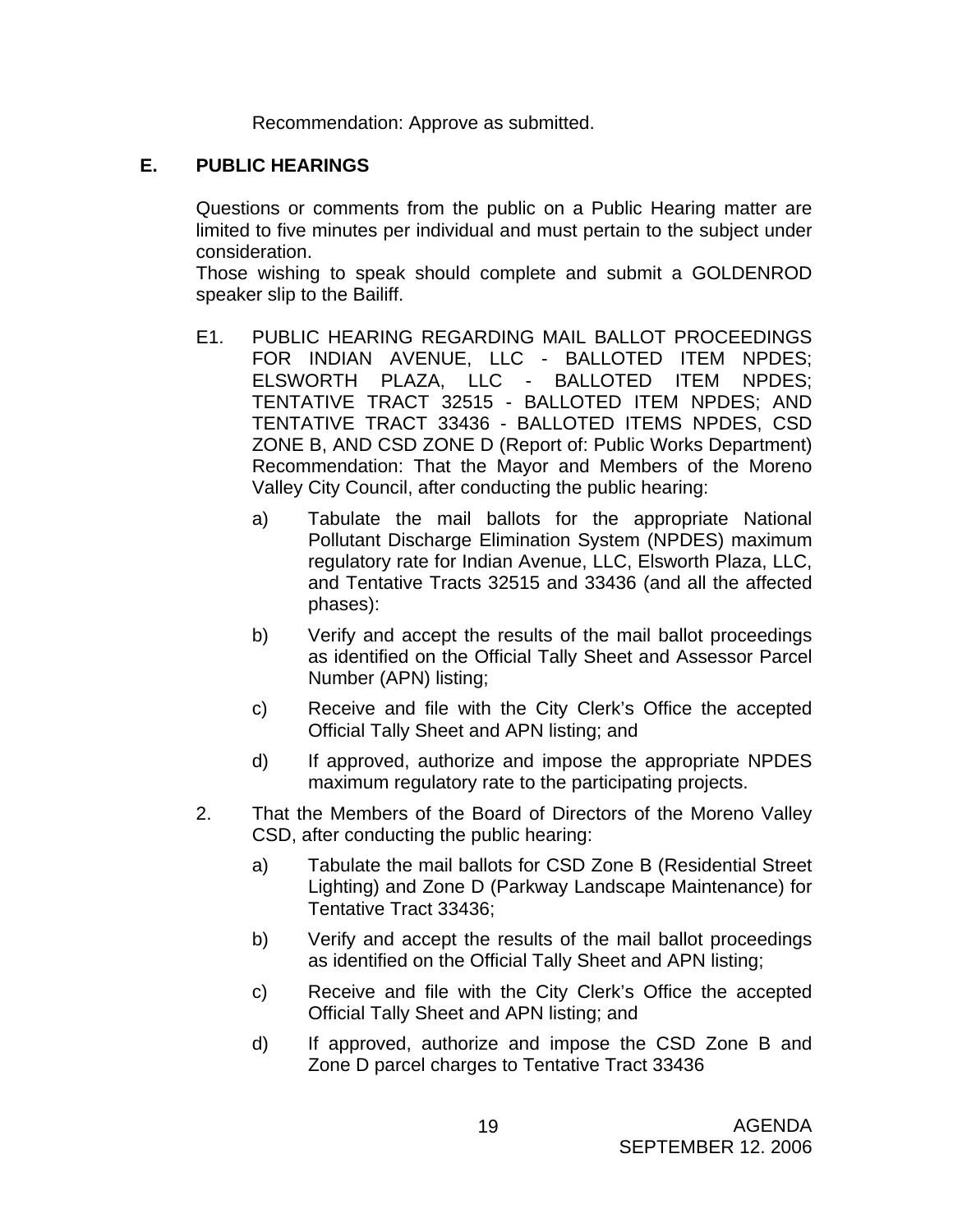- E2. PUBLIC HEARING REGARDING THE MAIL BALLOT PROCEEDINGS FOR A PROPOSED INCREASE IN THE PREVIOUSLY APPROVED ANNUAL PARCEL CHARGE FOR COMMUNITY SERVICES DISTRICT (CSD) ZONE D (PARKWAY LANDSCAPE MAINTENANCE) FOR TRACT 31424 AND APN 478-020-007 IN TRACT 31269 (Report of: Public Works Department) Recommendation: That the City Council, acting in their respective capacities as President and Members of the Board of Directors of the Moreno Valley CSD (the "CSD Board"), after conducting the public hearing:
	- 1) Tabulate the mail ballots for the proposed CSD Zone D parcel charge for Tract 31424 and APN 478-020-007 in Tract 31269;
	- 2) Verify and accept the results of the mail ballot proceedings as identified on the Official Tally Sheet and APN listing;
	- 3) Receive and file with the City Clerk's office the accepted CSD Official Tally Sheet and APN listing; and
	- 4) If approved, authorize and impose the proposed CSD Zone D annual parcel charge for Tract 31424 and APN 478-020-007 in Tract 31269.
- E3. A PUBLIC HEARING FOR CHANGE OF ZONE (PA06-0120) AN AMENDMENT TO THE CITY'S OFFICIAL ZONING ATLAS TO PROVIDE CONSISTIENCY WITH THE RECENT COMPREHENSIVE UPDATE OF THE CITY'S GENERAL PLAN (Report of: Community Development Department) Recommendation: The Planning Commission recommends the City Council:
	- 1. Introduce Ordinance No. 725 finding that the amendment is consistent with the previously Certified Final Program Environmental Impact Report (SCH#200091075) for the City of Moreno Valley General Plan and approving the amendment to the City's Official Zoning Atlas (PA06-0120).

#### Ordinance No. 725

An Ordinance of the City Council of the City of Moreno Valley, California, Approving Change of Zone PA06-0120 for Various Locations within the City of Moreno Valley Consistent with the Comprehensive Update to the City's General Plan Land Use Map and Finding that the Application is Consistent with the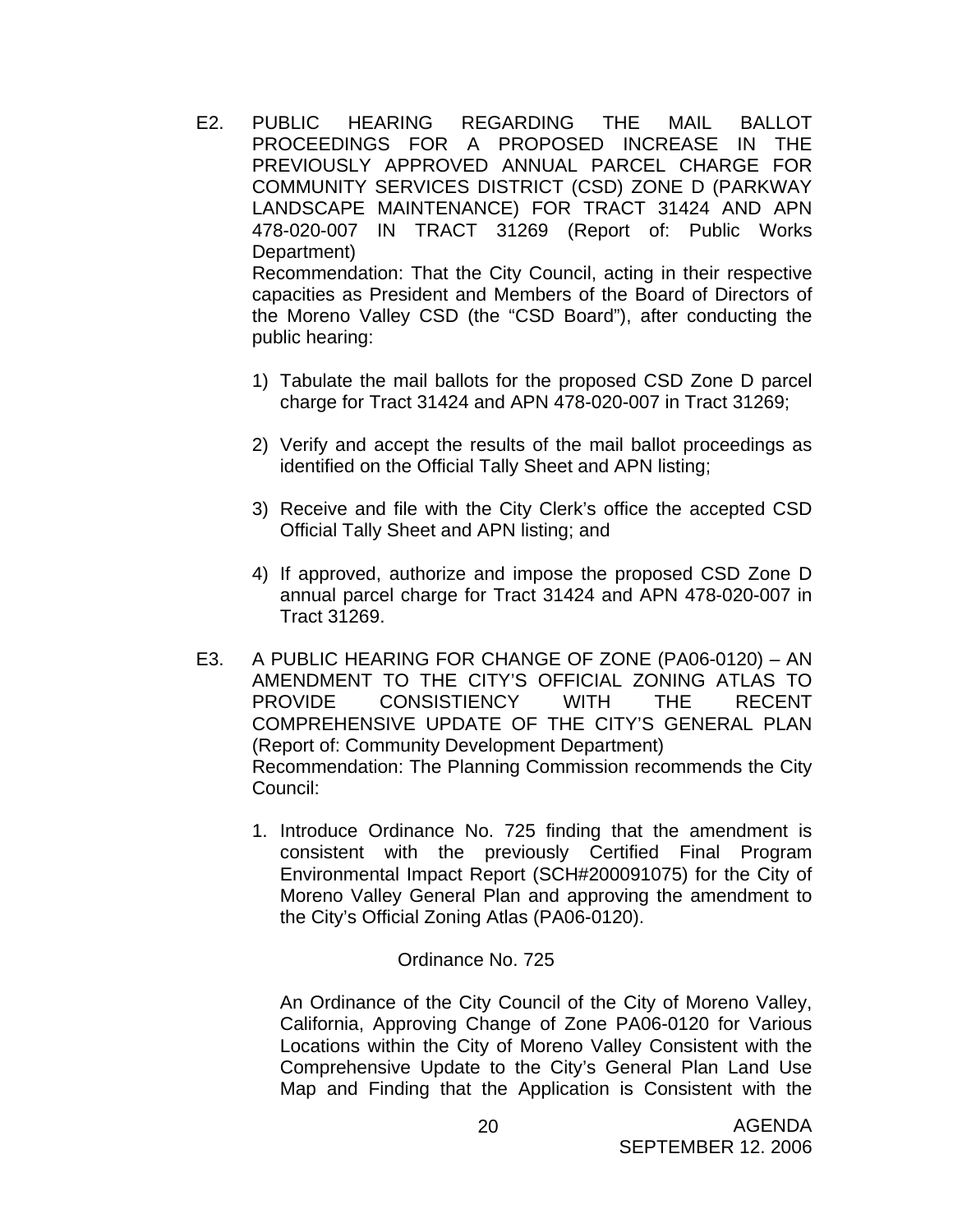Previously Certified Final Program Environmental Impact Report (SCH#200091075)

- E4. A PUBLIC HEARING FOR MUNICIPAL CODE AMENDMENT (PA06-0121) – AN AMENDMENT TO THE CITY'S MUNICIPAL CODE TO DELETE THRESHOLD DENSITIES; DELETE THE PLANNED DEVELOPMENT DESIGNATION; DELETE THE CIVIC CENTER OVERLAY; AND, TO ESTABLISH A MEDICAL USE OVERLAY DISTRICT FOR THE PURPOSE OF PROVIDING CONSISTENCY WITH THE RECENT COMPREHENSIVE UPDATE OF THE CITY'S GENERAL PLAN (Report of: Community Development Department) Recommendation: The Planning Commission recommends the City Council:
	- 1. Introduce Ordinance No. 726 finding that the amendment is exempt under Section 15061 of the California Environmental Quality Act (CEQA) guidelines and approving the amendment to the City's Municipal Code (PA06-0121).

### Ordinance No. 726

An Ordinance of the City Council of the City of Moreno Valley Amending Title 9 of the City of Moreno Valley Municipal Code by Amending Subsection 9.01.090A of Chapter 9.01 Relating to Zoning Districts; Subsection 9.03.020G – K of Chapter 9.03 Relating to Threshold Densities; Table 9.03.040-6 of Chapter 9.03 Relating to Threshold Densities; Section 9.07.040 of Chapter 9.07 Relating to Medical Use Overlay District; Subsection 9.13.030A of Chapter 9.13 Relating to the Planned Development District; and Deleting Section 9.07.010 of Chapter 9.07 Relating to the Planned Development District; Amending the Official Zoning Atlas to Add the Medical Overlay Zone; and Finding the Amendment (PA06-0121) is Exempt Under Section 15061 of the California Environmental Quality Act Guidelines

### **F. ITEMS REMOVED FROM CONSENT CALENDARS FOR DISCUSSION OR SEPARATE ACTION**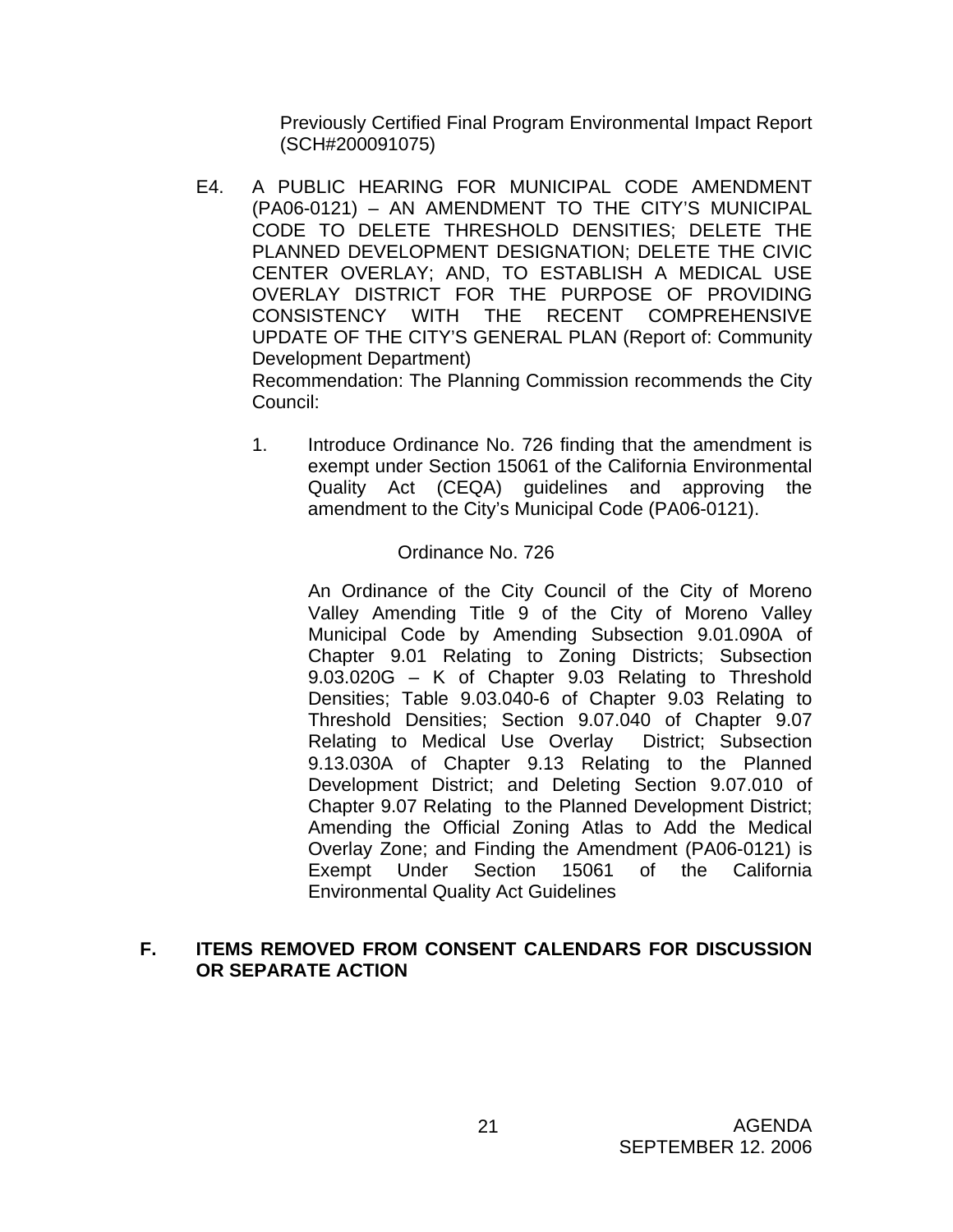## **G. REPORTS**

- G1. REPORTS ON REGIONAL AND REIMBURSABLE ACTIVITIES
	- a) Report on March Joint Powers Commission by Council Member Stewart
- G2. PURCHASE AGREEMENT FOR THE REDEVELOPMENT AGENCY TO ACQUIRE PROPERTY FROM THE CITY LOCATED AT CACTUS AVENUE AND DAY STREET (Report of: Economic Development Department) Recommendation:
	- 1. The Mayor and City Council adopt Resolution No. 2006-106, a Resolution of the City of Moreno Valley approving and authorizing a Purchase Agreement between the City of Moreno Valley and the Community Redevelopment Agency of the City of Moreno Valley; and

### Resolution No. 2006-106

A Resolution of the City Council of the City of Moreno Valley, California, Approving the Sale of Property to the Community Redevelopment Agency of the City of Moreno Valley and Authorizing Execution of a Purchase and Sale Agreement with the Community Redevelopment Agency of the City of Moreno Valley

2. The Chairperson and Members of the Board of Directors of the Community Redevelopment Agency of Moreno Valley adopt Resolution No. RDA 2006-06, a Resolution of the Community Redevelopment Agency of Moreno Valley approving and authorizing a Purchase Agreement between the Community Redevelopment Agency of Moreno Valley and the City of Moreno Valley.

### Resolution No. RDA 2006-06

A Resolution of the Community Redevelopment Agency of the City of Moreno Valley Approving the Purchase of Property from the City of Moreno Valley and Authorizing Execution of a Purchase and Sale Agreement with the City of Moreno Valley

G3. RESOLUTION AND ORDINANCE RELATING TO: AMENDMENT TO CALPERS CONTRACT (CONTINUED FROM JULY 11, 2006)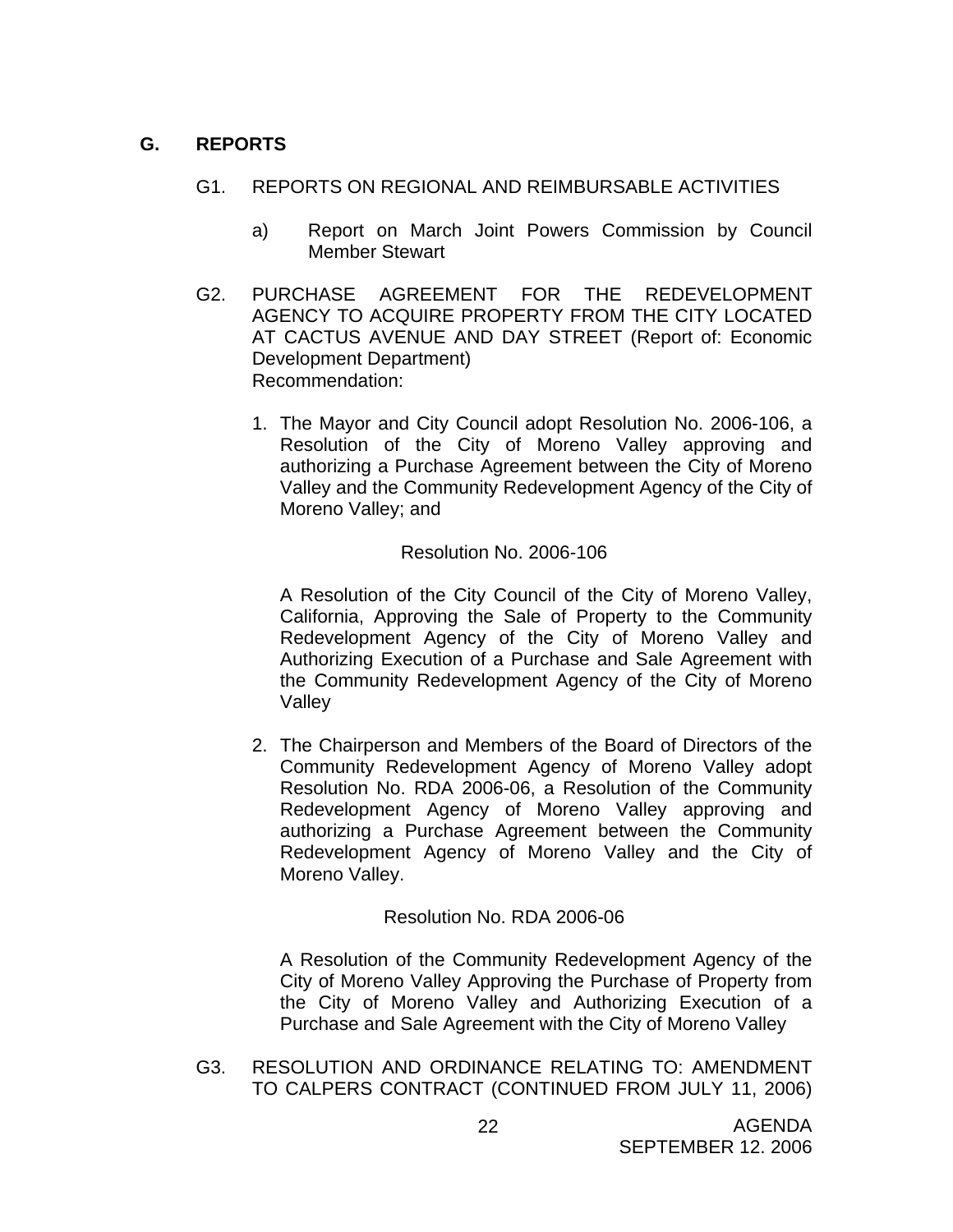(Report of: Human Resources Department) Recommendation: That the City Council:

1. Adopt Resolution No. 2006-85 noticing its intention to approve an amendment to contract between the Board of Administration of the California Public Employees' Retirement System (CalPERS) and the City of Moreno Valley regarding the change in benefits of the proposed contract;

#### Resolution No. 2006-85

A Resolution of the City Council of the City of Moreno Valley, California, Declaring Its Intention to Approve an Amendment to Contract between the City Council of the City of Moreno Valley and the Board of Administration of the Public Employees' Retirement System

2. Introduce Ordinance No. 724 authorizing an amendment to the City's CalPERS contract with the California Public Employees' Retirement System;

#### Ordinance No. 724

An Ordinance of the City Council of the City of Moreno Valley, California, Authorizing an Amendment to the Contract between the City Council of the City of Moreno Valley and the Board of Administration of the California Public Employees' Retirement System

- 3. Approve Form CON-12, Certification of Governing Body's Action;
- 4. Approve Form CON-12A, Certification of Compliance with Government Code Section 7507;
- 5. Authorize the Mayor to execute the amendment to the contract authorizing full retirement benefits for all miscellaneous employees at 2.75 @ 55 years of age effective date January 12, 2007; and
- 6. Direct the City Clerk, upon adoption of said Resolution, to forward to CalPERS a certified copy of: Resolution of Intention, Certification of Governing Body's Action and Certification of Compliance with Gov. Code. Sec. 7507.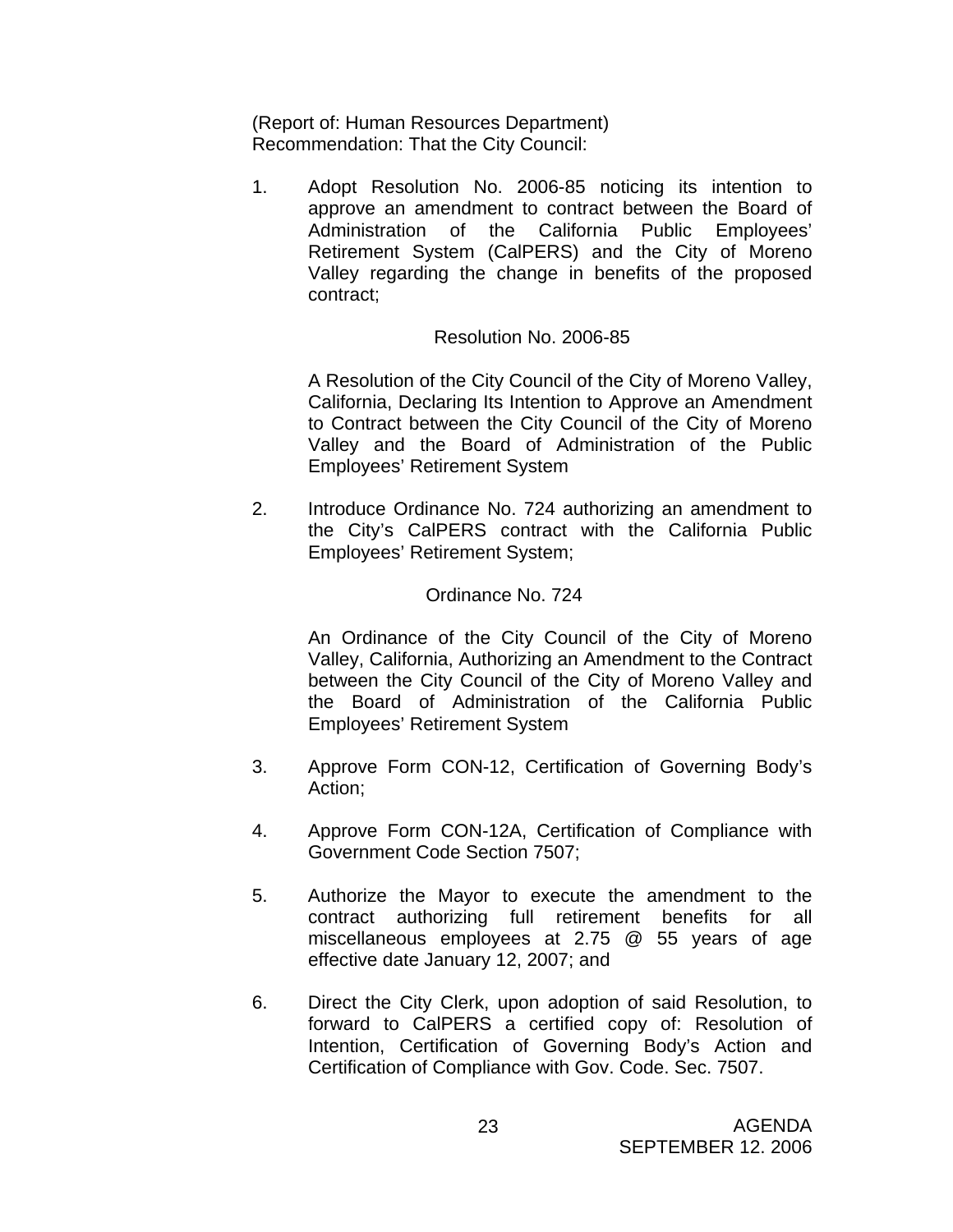G4. CITY MANAGER'S REPORT (Informational Oral Presentation – not for Council action)

### **H. LEGISLATIVE ACTIONS**

ORDINANCES - 1ST READING AND INTRODUCTION - NONE

ORDINANCES - 2ND READING AND ADOPTION - NONE

ORDINANCES - URGENCY ORDINANCES - NONE

RESOLUTIONS – NONE

PUBLIC COMMENTS **ON ANY SUBJECT NOT ON THE AGENDA** UNDER THE JURISDICTION OF THE CITY COUNCIL

Those wishing to speak should complete and submit a BLUE speaker slip to the Bailiff. There is a three-minute time limit per person. All remarks and questions shall be addressed to the presiding officer or to the City Council and not to any individual Council member, staff member or other person.

#### **CLOSING COMMENTS AND/OR REPORTS OF THE CITY COUNCIL, COMMUNITY SERVICES DISTRICT, OR COMMUNITY REDEVELOPMENT AGENCY**